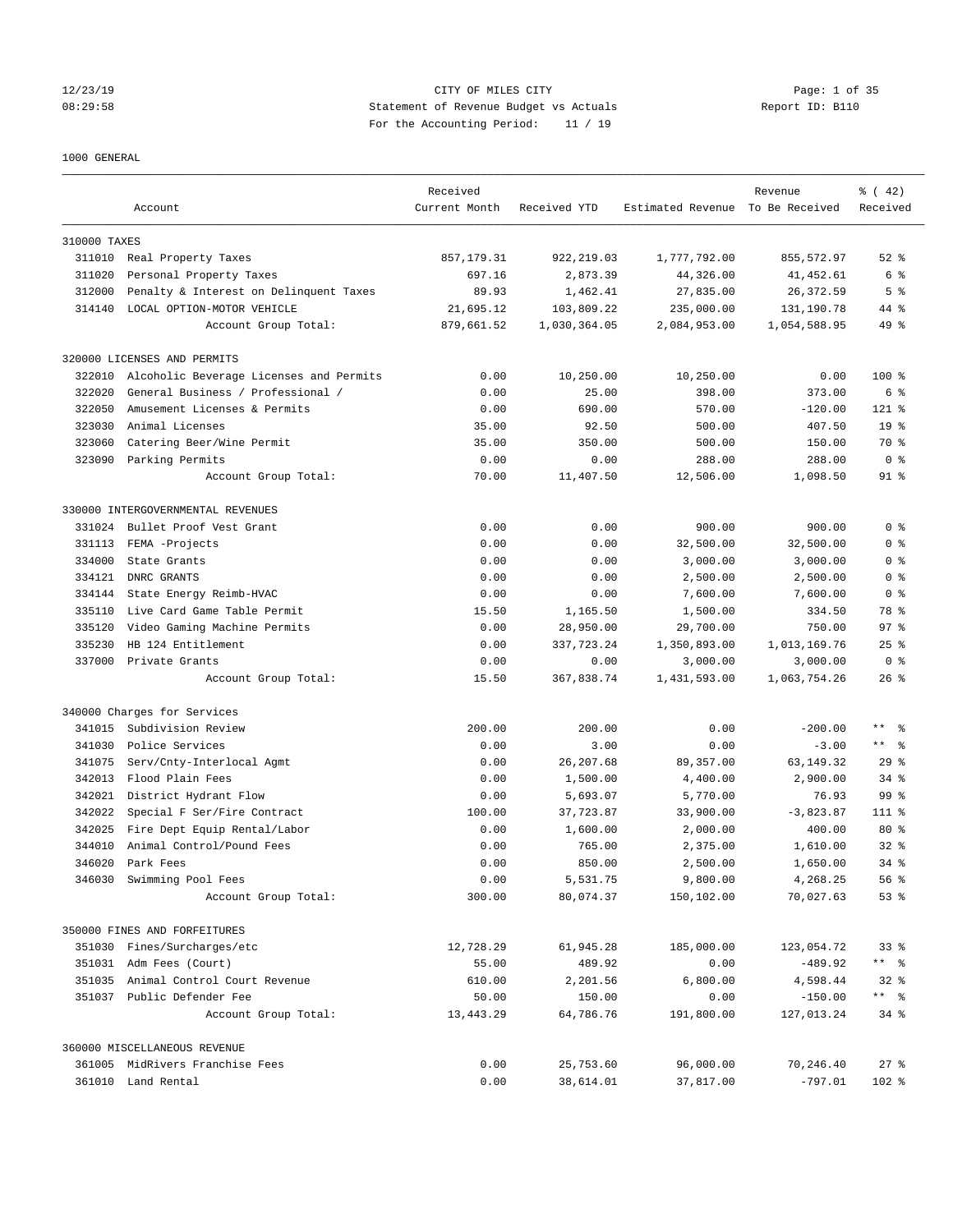## 12/23/19 CITY OF MILES CITY Page: 2 of 35 08:29:58 Statement of Revenue Budget vs Actuals Report ID: B110 For the Accounting Period: 11 / 19

### 1000 GENERAL

|        |                                       | Received      |              |                   | Revenue        | $\frac{3}{6}$ ( 42) |
|--------|---------------------------------------|---------------|--------------|-------------------|----------------|---------------------|
|        | Account                               | Current Month | Received YTD | Estimated Revenue | To Be Received | Received            |
| 361020 | Building Rentals                      | 1,716.66      | 8,583.96     | 20,600.00         | 12,016.04      | $42*$               |
| 362020 | MISC REVENUE                          | 4,570.26      | 14,944.29    | 3,300.00          | $-11,644.29$   | 453 %               |
| 362022 | Health Ins-MMIA Emp Benefits Prog     | $-123.15$     | $-84.30$     | 0.00              | 84.30          | $***$ $ -$          |
| 365000 | Contributions and Donations           | 100.00        | 150.00       | 0.00              | $-150.00$      | $***$ $ -$          |
| 365014 | Denton Field Project/2015             | 0.00          | $-450.00$    | 0.00              | 450.00         | $***$ $ -$          |
| 366040 | Misc.-BHS                             | 0.00          | 0.00         | 900.00            | 900.00         | 0 <sup>8</sup>      |
| 367000 | Sale of Junk or Salvage               | 0.00          | 0.00         | 4,100.00          | 4,100.00       | 0 <sup>8</sup>      |
|        | Account Group Total:                  | 6,263.77      | 87,511.56    | 162,717.00        | 75,205.44      | $54$ $%$            |
|        | 370000 INVESTMENT EARNINGS            |               |              |                   |                |                     |
| 371010 | Investment Earnings                   | 0.00          | 1,711.96     | 11,000.00         | 9,288.04       | $16*$               |
|        | Account Group Total:                  | 0.00          | 1,711.96     | 11,000.00         | 9,288.04       | $16*$               |
|        | 380000 OTHER FINANCING SOURCES        |               |              |                   |                |                     |
| 382020 | Compensation for Loss of Fixed Assets | 0.00          | 0.00         | 48,100.00         | 48,100.00      | 0 <sup>8</sup>      |
| 383000 | Interfund Operating Transfer          | 19,211.00     | 117,228.00   | 610,038.00        | 492,810.00     | 19 <sup>°</sup>     |
|        | Account Group Total:                  | 19,211.00     | 117,228.00   | 658,138.00        | 540,910.00     | 18 <sup>8</sup>     |
|        | Fund Total:                           | 918,965.08    | 1,760,922.94 | 4,702,809.00      | 2,941,886.06   | 37%                 |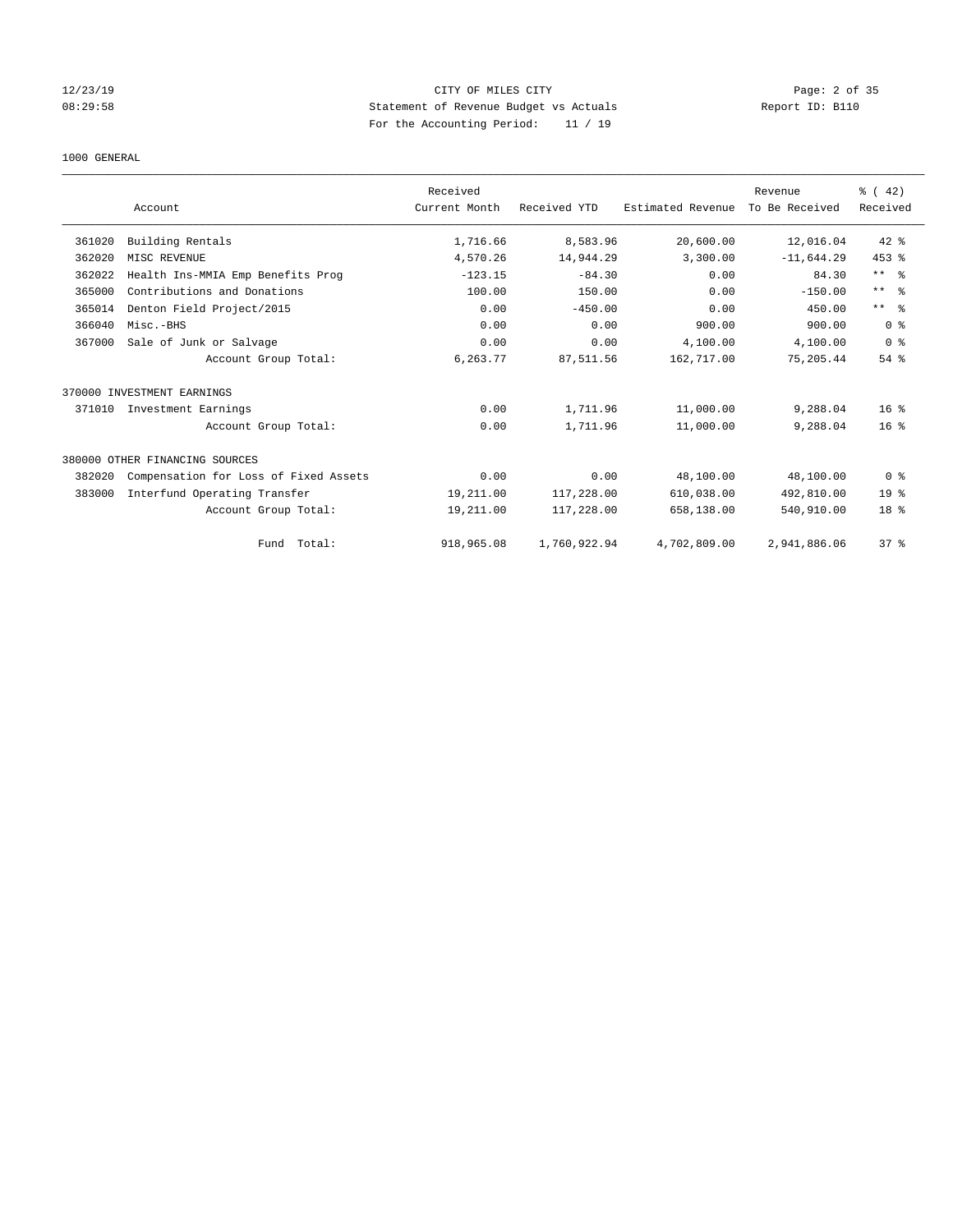## 12/23/19 CITY OF MILES CITY Page: 3 of 35 08:29:58 Statement of Revenue Budget vs Actuals Report ID: B110 For the Accounting Period: 11 / 19

# 2220 LIBRARY

|        |                                   | Received      |              |                   | Revenue        | $\frac{1}{6}$ ( 42) |
|--------|-----------------------------------|---------------|--------------|-------------------|----------------|---------------------|
|        | Account                           | Current Month | Received YTD | Estimated Revenue | To Be Received | Received            |
|        | 340000 Charges for Services       |               |              |                   |                |                     |
| 341075 | Serv/Cnty-Interlocal Agmt         | 0.00          | 0.00         | 41,015.00         | 41,015.00      | 0 <sup>8</sup>      |
| 346070 | Library Fees                      | 127.05        | 846.65       | 4,000.00          | 3, 153. 35     | $21$ %              |
| 346074 | Book Sales                        | 1.00          | 22.80        | 400.00            | 377.20         | 6 %                 |
|        | Account Group Total:              | 128.05        | 869.45       | 45, 415.00        | 44,545.55      | 2 <sup>°</sup>      |
|        | 360000 MISCELLANEOUS REVENUE      |               |              |                   |                |                     |
| 365035 | Donation-Library Board of Trustee | 963.00        | 2,856.84     | 0.00              | $-2,856.84$    | $***$ $\frac{6}{5}$ |
|        | Account Group Total:              | 963.00        | 2,856.84     | 0.00              | $-2,856.84$    | $***$ 2             |
|        | 380000 OTHER FINANCING SOURCES    |               |              |                   |                |                     |
| 383000 | Interfund Operating Transfer      | 25,445.00     | 127,225.00   | 305,344.00        | 178,119.00     | $42$ %              |
|        | Account Group Total:              | 25,445.00     | 127,225.00   | 305, 344.00       | 178,119.00     | 42 %                |
|        | Fund Total:                       | 26,536.05     | 130,951.29   | 350,759.00        | 219,807.71     | 37%                 |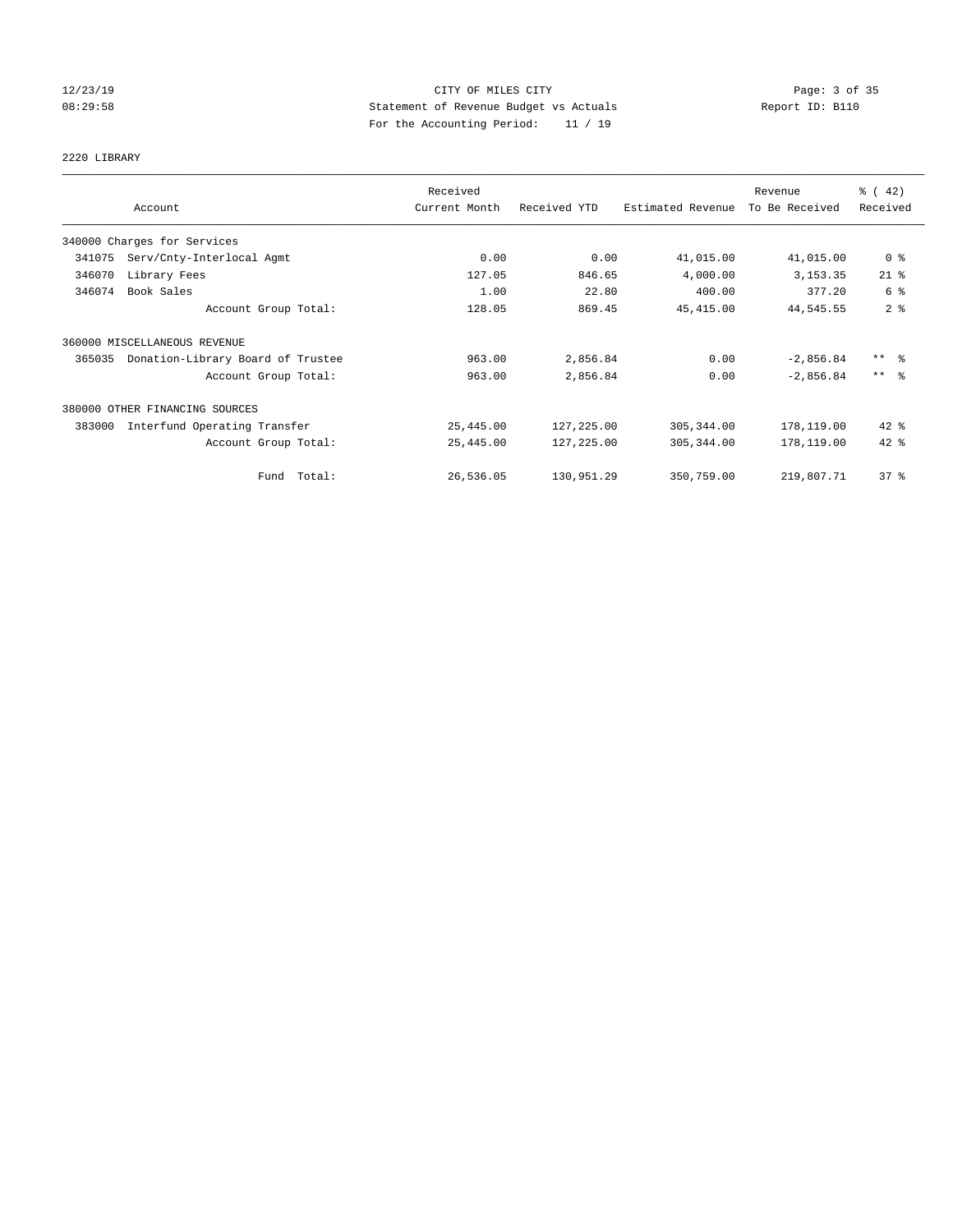## 12/23/19 CITY OF MILES CITY Page: 4 of 35 08:29:58 Statement of Revenue Budget vs Actuals Report ID: B110 For the Accounting Period: 11 / 19

2260 EMERGENCY DISASTER

|              | Account                                | Received<br>Current Month | Received YTD | Estimated Revenue | Revenue<br>To Be Received | $\frac{1}{6}$ ( 42)<br>Received |
|--------------|----------------------------------------|---------------------------|--------------|-------------------|---------------------------|---------------------------------|
| 310000 TAXES |                                        |                           |              |                   |                           |                                 |
| 311010       | Real Property Taxes                    | 9.24                      | 163.39       | 500.00            | 336.61                    | 338                             |
| 311020       | Personal Property Taxes                | 7.32                      | 30.18        | 50.00             | 19.82                     | 60 %                            |
| 312000       | Penalty & Interest on Delinquent Taxes | 0.85                      | 13.92        | 0.00              | $-13.92$                  | $***$ %                         |
|              | Account Group Total:                   | 17.41                     | 207.49       | 550.00            | 342.51                    | $38*$                           |
|              | Fund Total:                            | 17.41                     | 207.49       | 550.00            | 342.51                    | $38*$                           |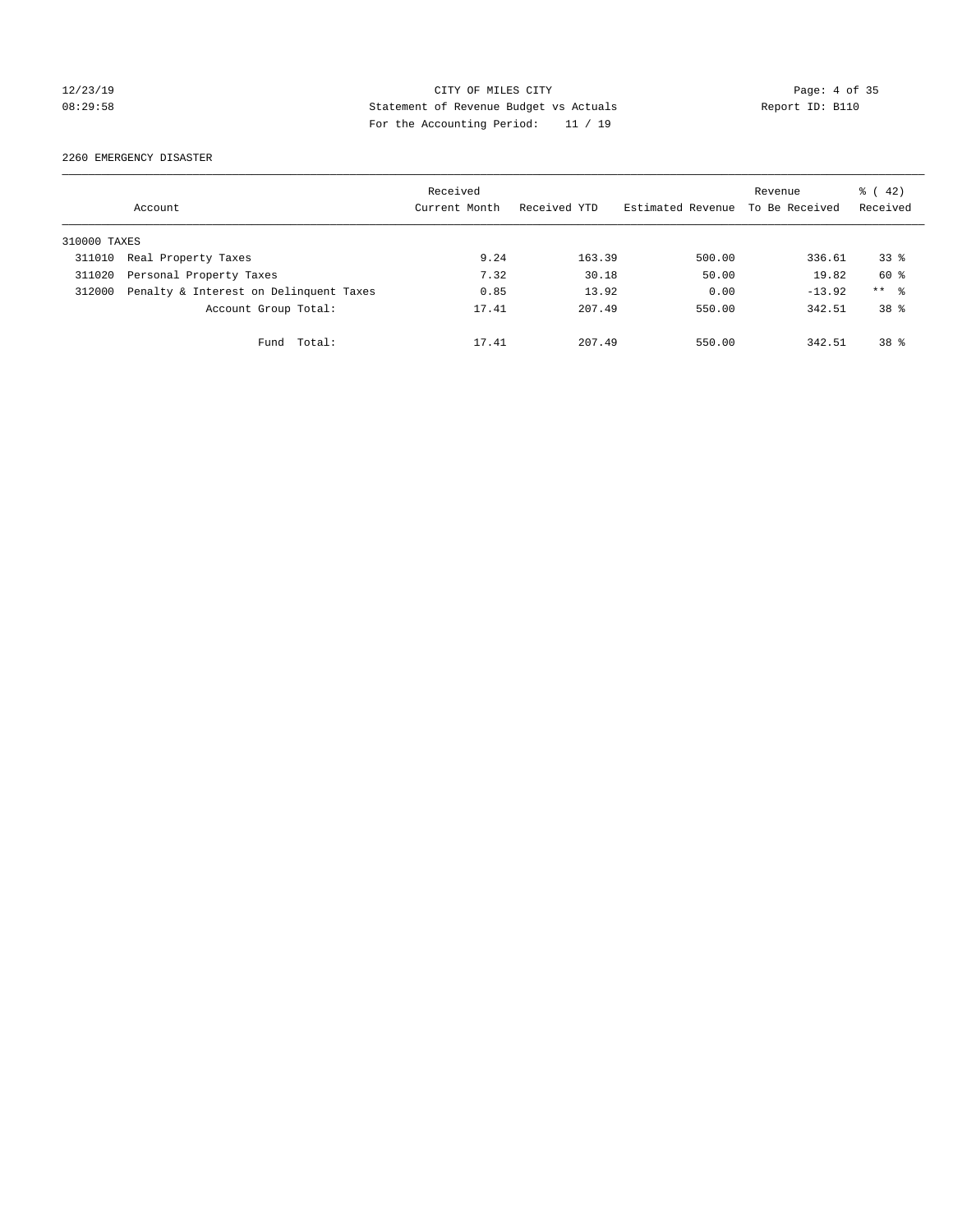## 12/23/19 CITY OF MILES CITY Page: 5 of 35 08:29:58 Statement of Revenue Budget vs Actuals Report ID: B110 For the Accounting Period: 11 / 19

2270 Health

| Account                                | Received<br>Current Month | Received YTD | Estimated Revenue | Revenue<br>To Be Received | $\frac{1}{6}$ ( 42)<br>Received |
|----------------------------------------|---------------------------|--------------|-------------------|---------------------------|---------------------------------|
| 380000 OTHER FINANCING SOURCES         |                           |              |                   |                           |                                 |
| Interfund Operating Transfer<br>383000 | 0.00                      | 0.00         | 11,500.00         | 11,500.00                 | 0 %                             |
| Account Group Total:                   | 0.00                      | 0.00         | 11,500.00         | 11,500.00                 | 0 %                             |
| Fund Total:                            | 0.00                      | 0.00         | 11,500.00         | 11,500.00                 | 0 %                             |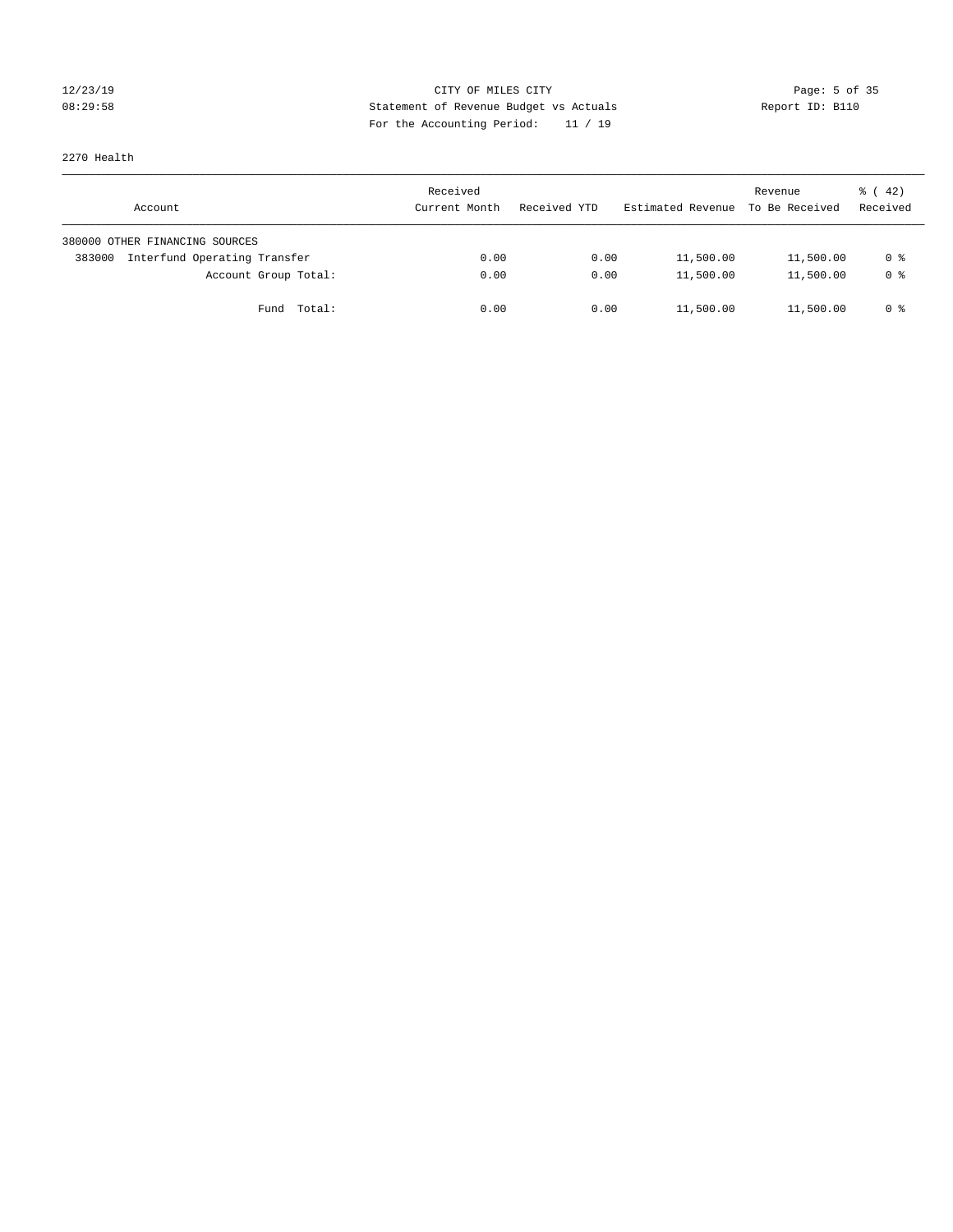## 12/23/19 CITY OF MILES CITY Page: 6 of 35 08:29:58 Statement of Revenue Budget vs Actuals Report ID: B110 For the Accounting Period: 11 / 19

2310 TIFD-Downtown

|              | Account                                | Received<br>Current Month | Received YTD | Estimated Revenue | Revenue<br>To Be Received | $\frac{1}{6}$ ( 42)<br>Received |
|--------------|----------------------------------------|---------------------------|--------------|-------------------|---------------------------|---------------------------------|
| 310000 TAXES |                                        |                           |              |                   |                           |                                 |
| 311010       | Real Property Taxes                    | 43,651.14                 | 44,962.15    | 76,817.00         | 31,854.85                 | 59 %                            |
| 311020       | Personal Property Taxes                | 29.96                     | 144.44       | 10,000.00         | 9,855.56                  | 1 <sup>8</sup>                  |
| 312000       | Penalty & Interest on Delinquent Taxes | 0.09                      | 8.89         | 0.00              | $-8.89$                   | $***$ $\approx$                 |
|              | Account Group Total:                   | 43,681.19                 | 45, 115.48   | 86,817.00         | 41,701.52                 | $52$ $%$                        |
|              | 370000 INVESTMENT EARNINGS             |                           |              |                   |                           |                                 |
| 371010       | Investment Earnings                    | 0.00                      | 152.35       | 0.00              | $-152.35$                 | $***$ $\approx$                 |
|              | Account Group Total:                   | 0.00                      | 152.35       | 0.00              | $-152.35$                 | $***$ $\approx$                 |
|              | Fund Total:                            | 43,681.19                 | 45, 267.83   | 86,817.00         | 41,549.17                 | $52$ $%$                        |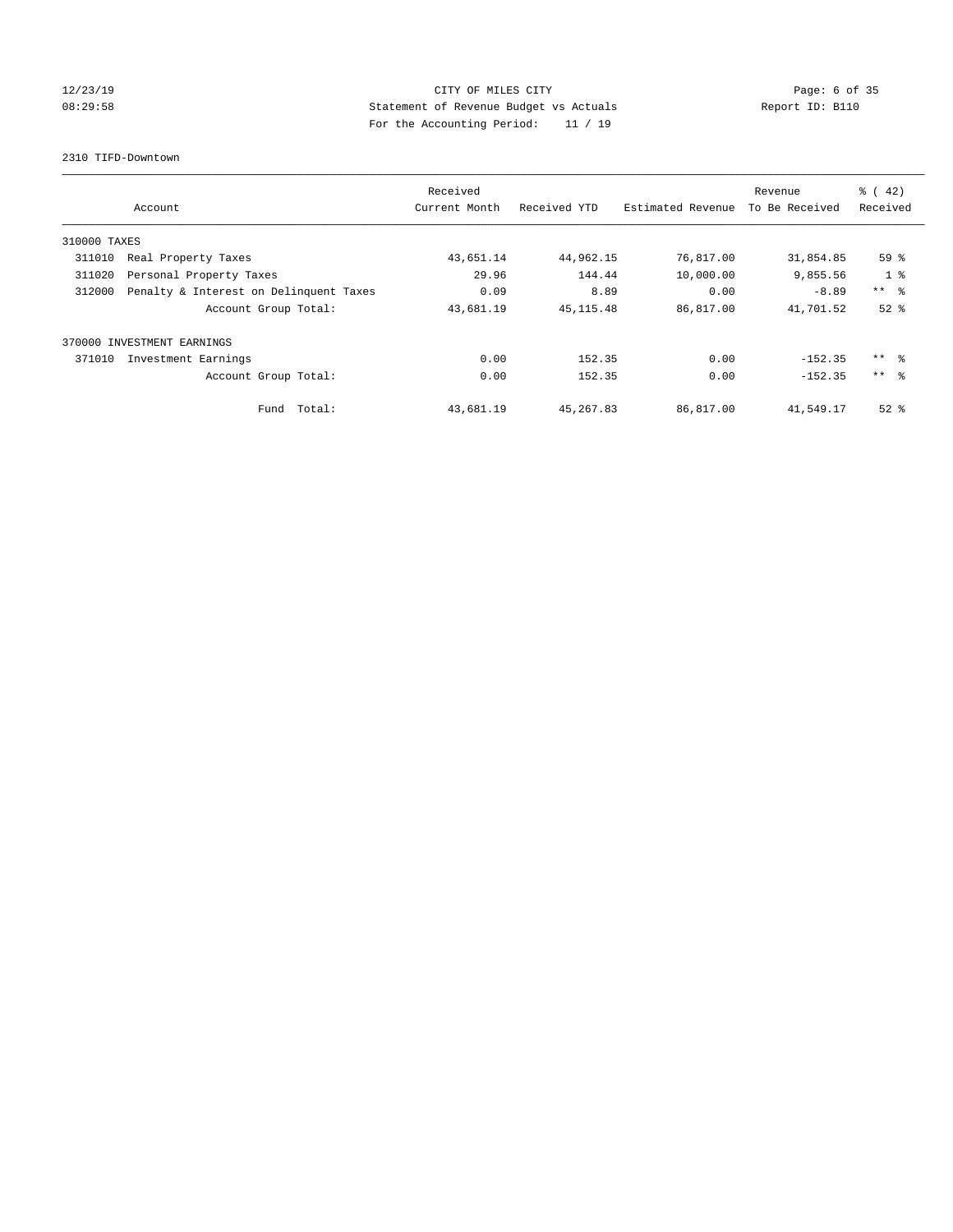## 12/23/19 CITY OF MILES CITY Page: 7 of 35 08:29:58 Statement of Revenue Budget vs Actuals Report ID: B110 For the Accounting Period: 11 / 19

2350 Local Government/Study Commission

|              | Account                 |             | Received<br>Current Month |      | Received YTD |      | Estimated Revenue To Be Received | Revenue | $\frac{1}{6}$ ( 42)<br>Received |
|--------------|-------------------------|-------------|---------------------------|------|--------------|------|----------------------------------|---------|---------------------------------|
| 310000 TAXES |                         |             |                           |      |              |      |                                  |         |                                 |
| 311010       | Real Property Taxes     |             |                           | 0.00 |              | 0.47 | 20.00                            | 19.53   | 2 <sup>8</sup>                  |
| 311020       | Personal Property Taxes |             |                           | 0.00 |              | 0.00 | 5.00                             | 5.00    | 0 <sup>8</sup>                  |
|              | Account Group Total:    |             |                           | 0.00 |              | 0.47 | 25.00                            | 24.53   | 2 <sup>8</sup>                  |
|              |                         | Fund Total: |                           | 0.00 |              | 0.47 | 25.00                            | 24.53   | 2 <sup>8</sup>                  |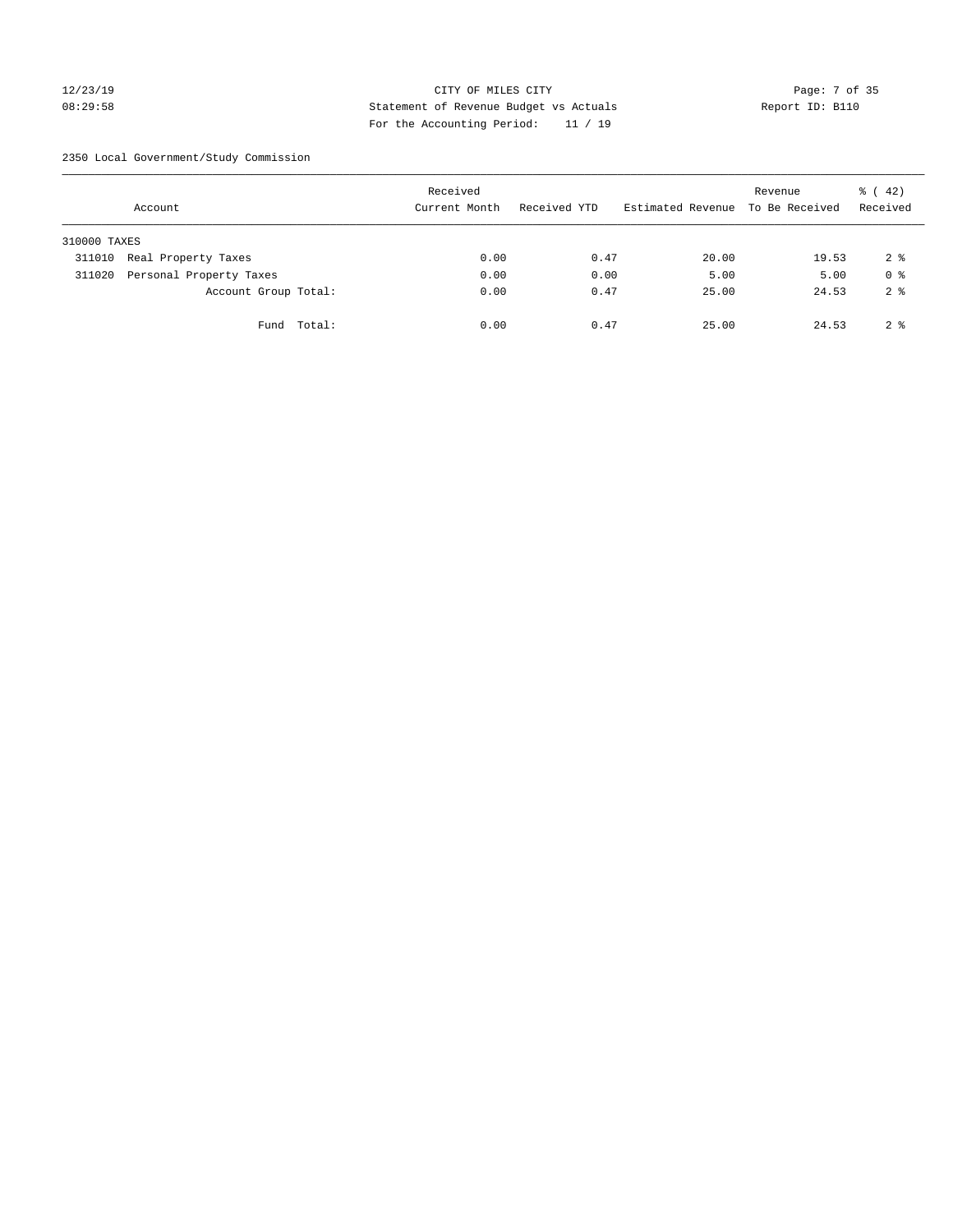## 12/23/19 CITY OF MILES CITY Page: 8 of 35 08:29:58 Statement of Revenue Budget vs Actuals Report ID: B110 For the Accounting Period: 11 / 19

2372 Permissive Medical Levy

|              | Account                                | Received<br>Current Month | Received YTD | Estimated Revenue | Revenue<br>To Be Received | $\frac{1}{6}$ ( 42)<br>Received |
|--------------|----------------------------------------|---------------------------|--------------|-------------------|---------------------------|---------------------------------|
| 310000 TAXES |                                        |                           |              |                   |                           |                                 |
| 311010       | Real Property Taxes                    | 122, 145.58               | 131,104.71   | 259,722.00        | 128,617.29                | $50*$                           |
| 311020       | Personal Property Taxes                | 87.82                     | 361.96       | 5,500.00          | 5,138.04                  | 7 %                             |
| 312000       | Penalty & Interest on Delinquent Taxes | 3.00                      | 48.76        | 0.00              | $-48.76$                  | ** 8                            |
|              | Account Group Total:                   | 122,236.40                | 131,515.43   | 265, 222, 00      | 133,706.57                | $50*$                           |
|              | Total:<br>Fund                         | 122, 236.40               | 131,515.43   | 265, 222, 00      | 133,706.57                | $50*$                           |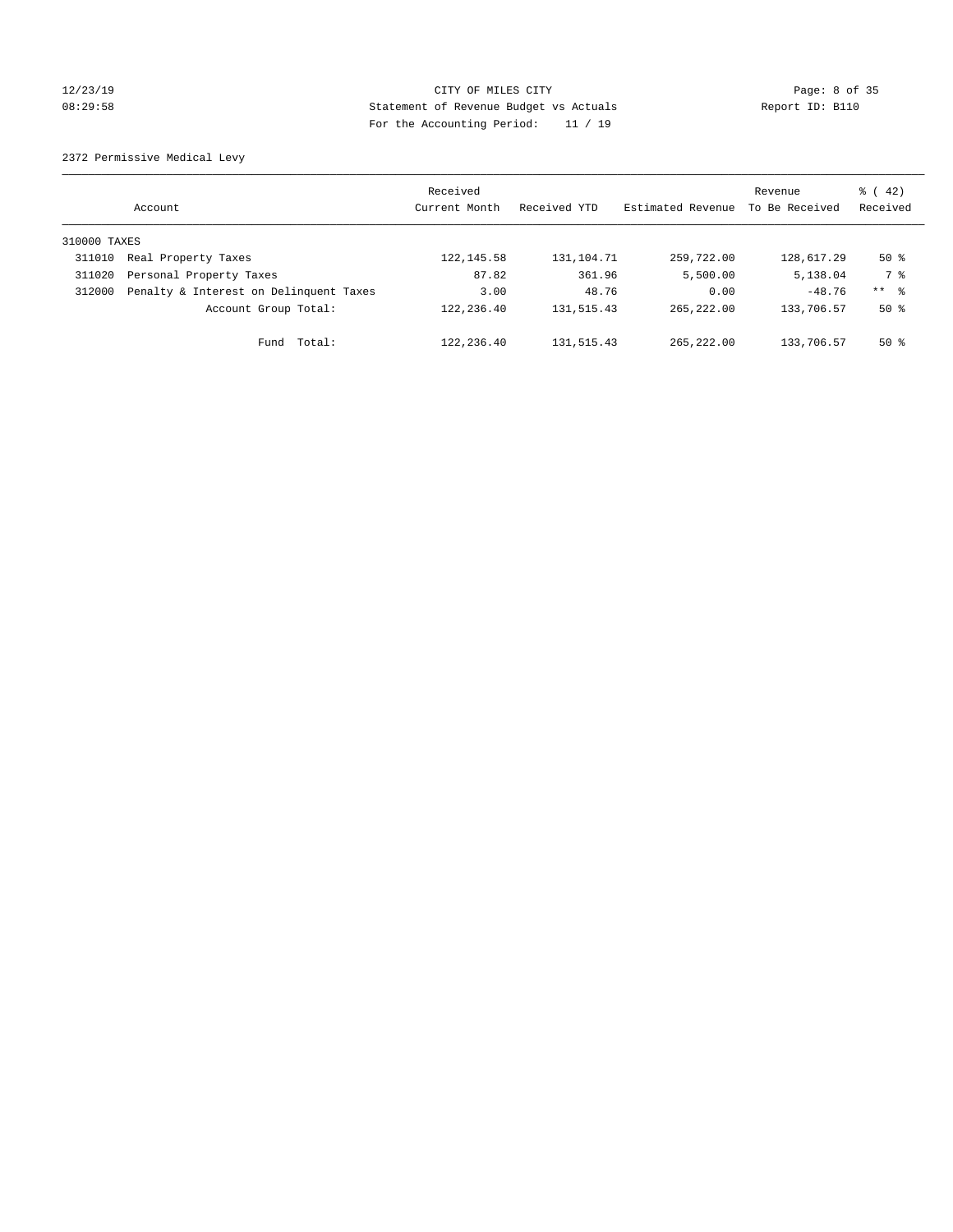## 12/23/19 CITY OF MILES CITY Page: 9 of 35 08:29:58 Statement of Revenue Budget vs Actuals Report ID: B110 For the Accounting Period: 11 / 19

2390 DRUG FORFEITURE

| Account                      | Received<br>Current Month | Received YTD | Estimated Revenue | Revenue<br>To Be Received | $\frac{1}{6}$ ( 42)<br>Received |
|------------------------------|---------------------------|--------------|-------------------|---------------------------|---------------------------------|
| 350000 FINES AND FORFEITURES |                           |              |                   |                           |                                 |
| Drug Forfeitures<br>351013   | 0.00                      | 0.00         | 2,000.00          | 2,000.00                  | 0 %                             |
| Account Group Total:         | 0.00                      | 0.00         | 2,000.00          | 2,000.00                  | 0 <sup>8</sup>                  |
| Fund Total:                  | 0.00                      | 0.00         | 2,000.00          | 2,000.00                  | 0 %                             |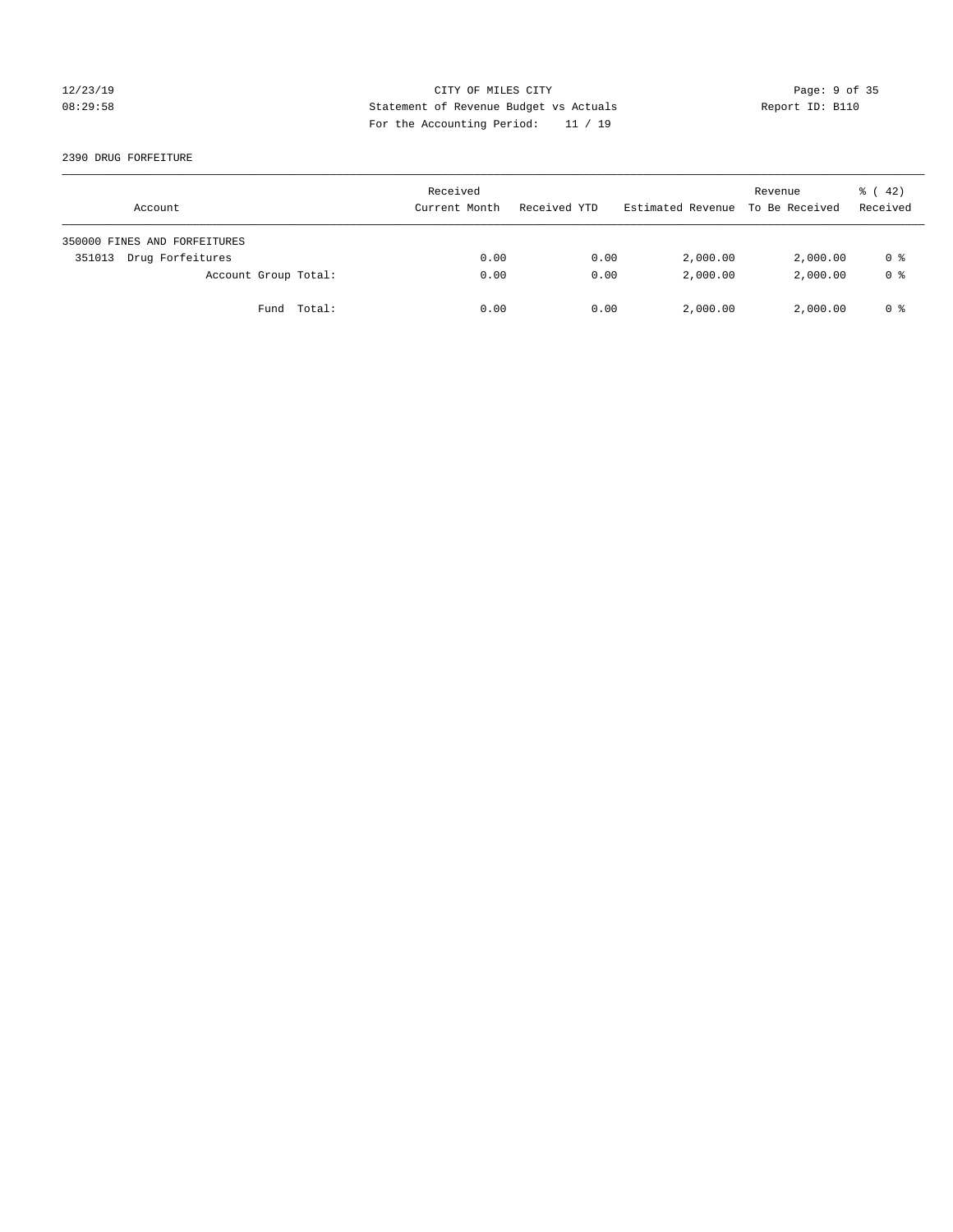### 12/23/19 Page: 10 of 35 08:29:58 Statement of Revenue Budget vs Actuals Report ID: B110 For the Accounting Period: 11 / 19

### 2394 BUILDING CODE ENFORCEMENT

| Account                              | Received<br>Current Month | Received YTD | Estimated Revenue | Revenue<br>To Be Received | $\frac{1}{6}$ ( 42)<br>Received |
|--------------------------------------|---------------------------|--------------|-------------------|---------------------------|---------------------------------|
| 320000 LICENSES AND PERMITS          |                           |              |                   |                           |                                 |
| Building & Related Permits<br>323010 | 1,841.00                  | 73,911.83    | 145,600.00        | 71,688.17                 | $51$ %                          |
| Account Group Total:                 | 1,841.00                  | 73,911.83    | 145,600.00        | 71,688.17                 | $51$ $\frac{6}{3}$              |
| Fund Total:                          | 1,841.00                  | 73,911.83    | 145,600.00        | 71,688.17                 | $51$ %                          |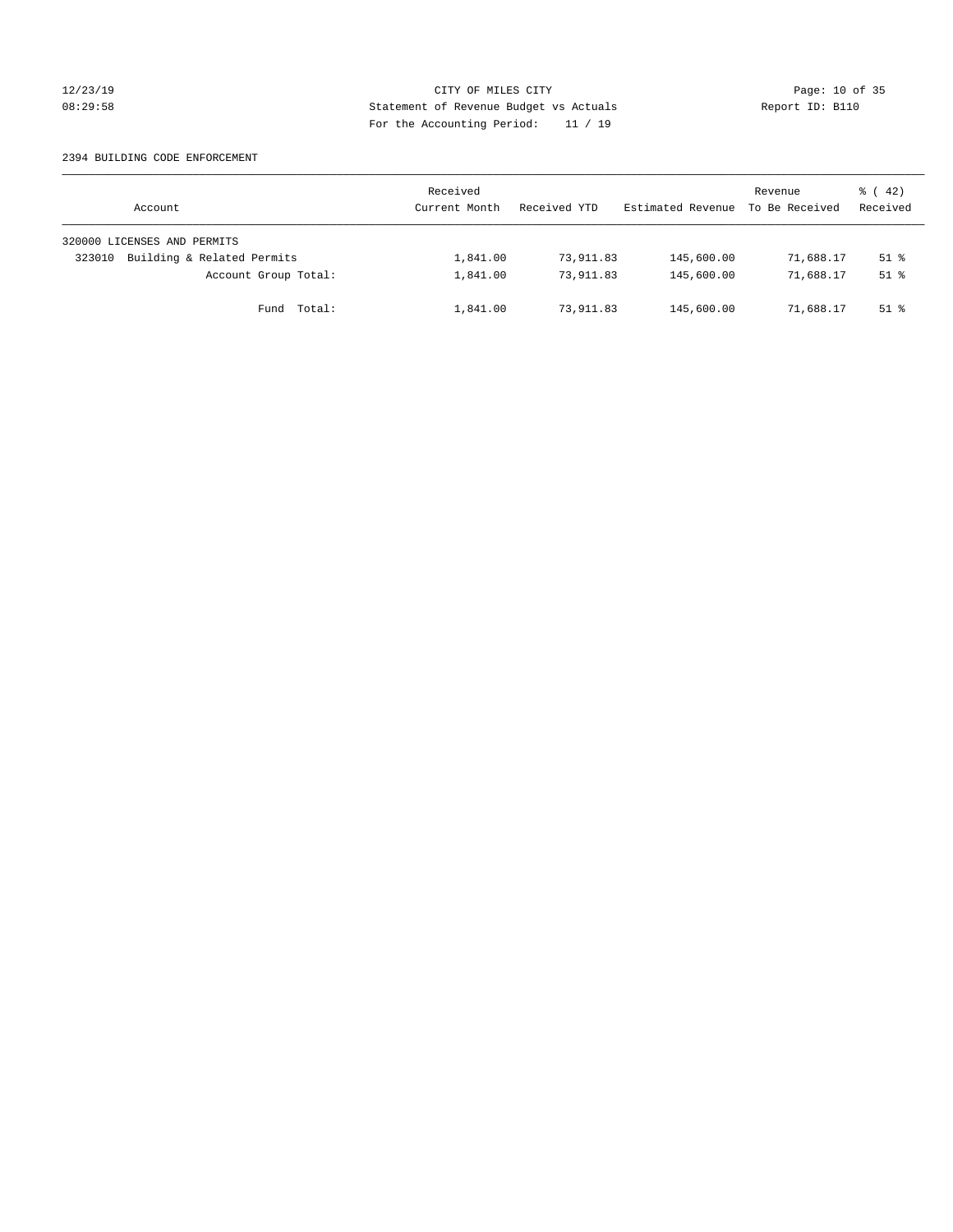## 12/23/19 Page: 11 of 35 08:29:58 Statement of Revenue Budget vs Actuals Report ID: B110 For the Accounting Period: 11 / 19

2400 LTG M D#165-(Gen City)

|        | Account                                  | Received<br>Current Month | Received YTD | Estimated Revenue | Revenue<br>To Be Received | $\frac{6}{6}$ ( 42)<br>Received |
|--------|------------------------------------------|---------------------------|--------------|-------------------|---------------------------|---------------------------------|
|        | 360000 MISCELLANEOUS REVENUE             |                           |              |                   |                           |                                 |
| 363010 | Maintenance Assessments                  | 91,371.46                 | 101,921.93   | 175,342.00        | 73,420.07                 | 58 %                            |
| 363040 | Penalty & Interest on Deling Assessments | 6.88                      | 246.53       | 550.00            | 303.47                    | 45 %                            |
|        | Account Group Total:                     | 91,378.34                 | 102,168.46   | 175,892.00        | 73,723.54                 | 58 %                            |
|        | 370000 INVESTMENT EARNINGS               |                           |              |                   |                           |                                 |
| 371010 | Investment Earnings                      | 0.00                      | 174.77       | 900.00            | 725.23                    | $19*$                           |
|        | Account Group Total:                     | 0.00                      | 174.77       | 900.00            | 725.23                    | 19 <sup>8</sup>                 |
|        | Fund Total:                              | 91,378.34                 | 102,343.23   | 176,792.00        | 74,448.77                 | 58 %                            |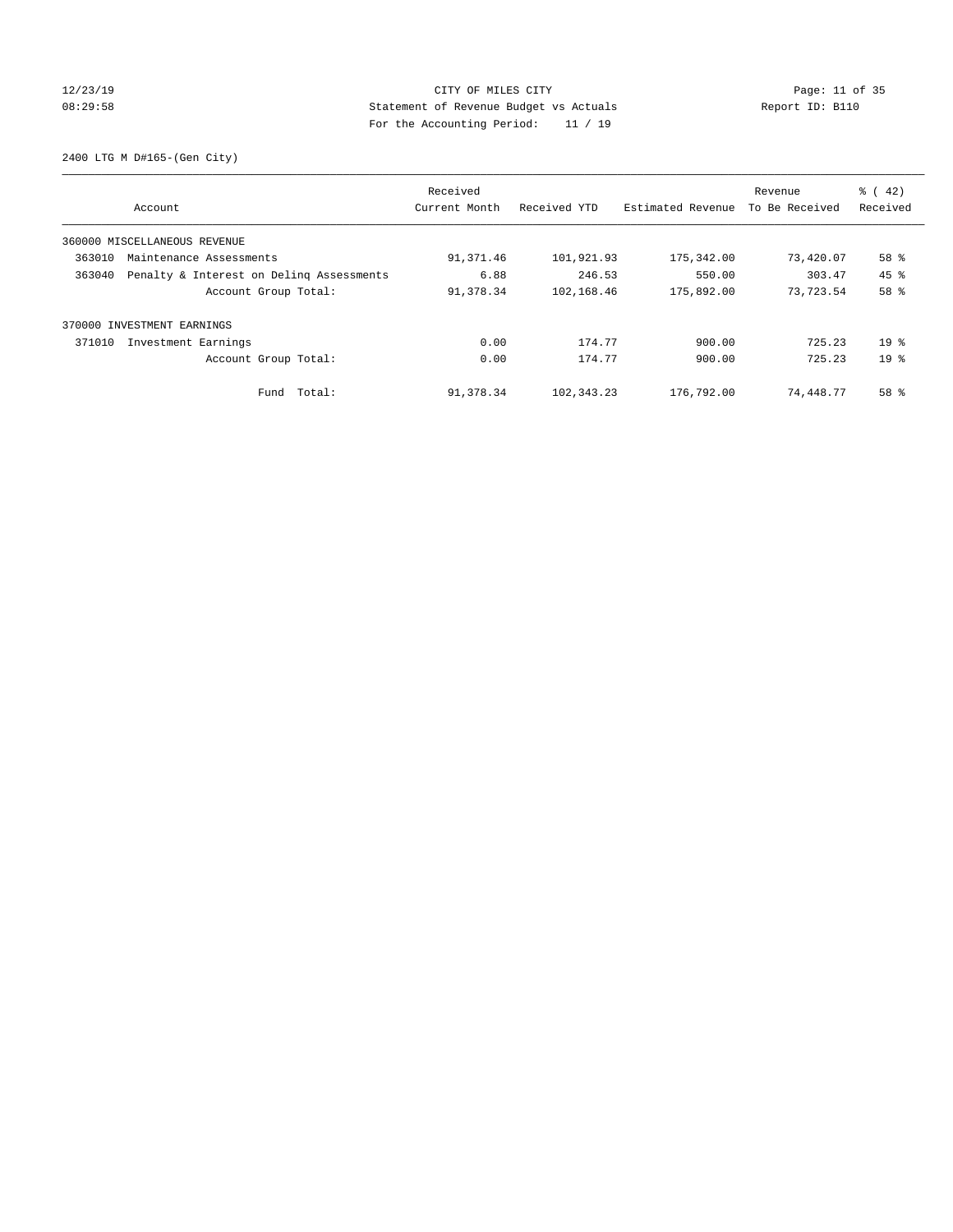## 12/23/19 Page: 12 of 35 08:29:58 Statement of Revenue Budget vs Actuals Report ID: B110 For the Accounting Period: 11 / 19

2420 LTG M D#167-(MilesAddn Etc)

|        | Account                                  | Received<br>Current Month | Received YTD | Estimated Revenue | Revenue<br>To Be Received | $\frac{6}{6}$ ( 42)<br>Received |
|--------|------------------------------------------|---------------------------|--------------|-------------------|---------------------------|---------------------------------|
|        | 360000 MISCELLANEOUS REVENUE             |                           |              |                   |                           |                                 |
| 363010 | Maintenance Assessments                  | 12,488.11                 | 13,439.46    | 26,100.00         | 12,660.54                 | $51$ %                          |
| 363040 | Penalty & Interest on Deling Assessments | 0.00                      | 44.39        | 100.00            | 55.61                     | 44 %                            |
|        | Account Group Total:                     | 12,488.11                 | 13,483.85    | 26,200.00         | 12,716.15                 | $51$ %                          |
|        | 370000 INVESTMENT EARNINGS               |                           |              |                   |                           |                                 |
| 371010 | Investment Earnings                      | 0.00                      | 40.44        | 200.00            | 159.56                    | $20*$                           |
|        | Account Group Total:                     | 0.00                      | 40.44        | 200.00            | 159.56                    | $20*$                           |
|        | Fund Total:                              | 12,488.11                 | 13,524.29    | 26,400.00         | 12,875.71                 | $51$ $\frac{6}{3}$              |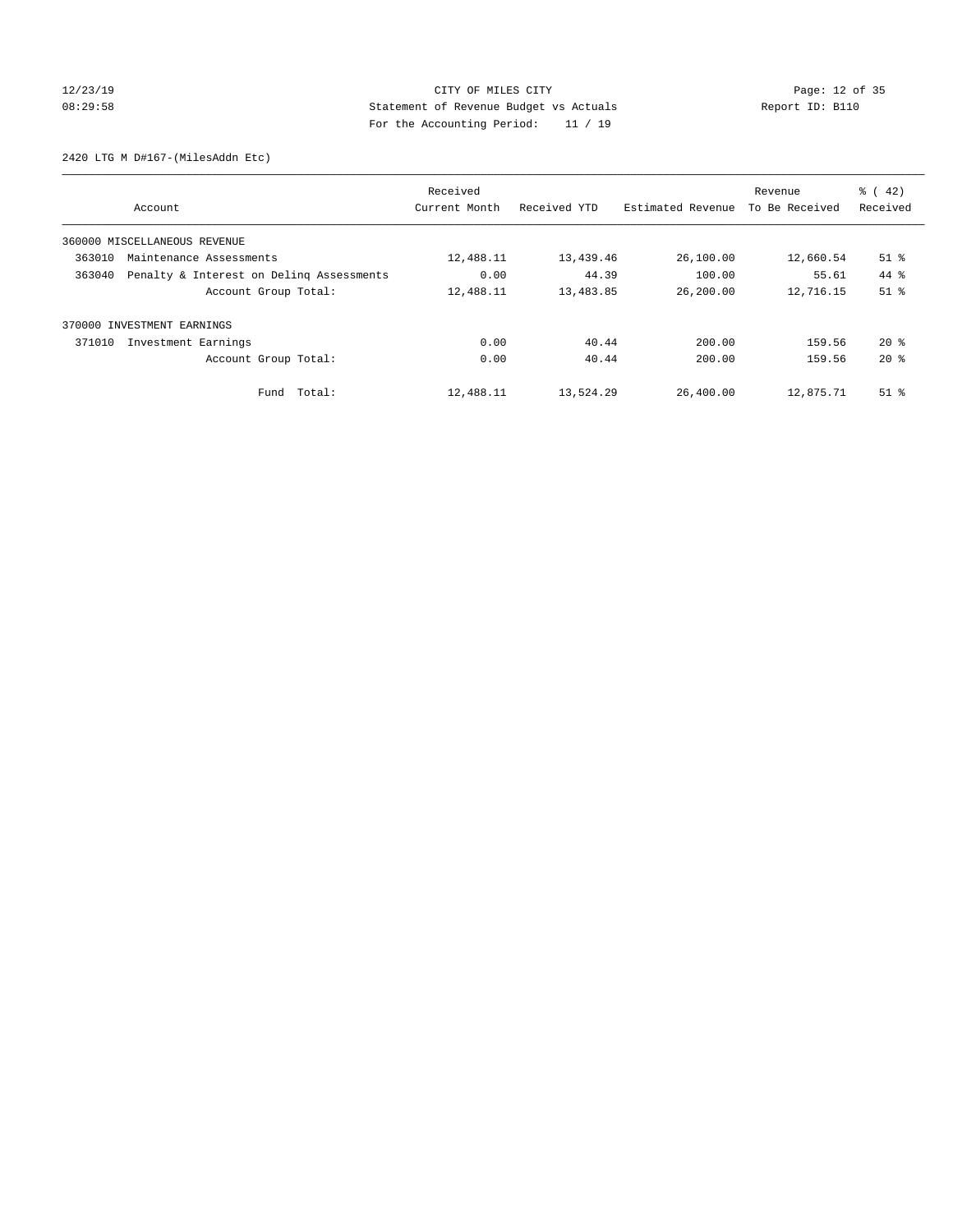## 12/23/19 Page: 13 of 35 08:29:58 Statement of Revenue Budget vs Actuals Report ID: B110 For the Accounting Period: 11 / 19

2430 LTG M D#171-(Balsam Est)

|                                                    | Received      |              |                   | Revenue        | $\frac{1}{6}$ ( 42) |
|----------------------------------------------------|---------------|--------------|-------------------|----------------|---------------------|
| Account                                            | Current Month | Received YTD | Estimated Revenue | To Be Received | Received            |
| 360000 MISCELLANEOUS REVENUE                       |               |              |                   |                |                     |
| 363010<br>Maintenance Assessments                  | 2,434.89      | 2,979.88     | 5,716.00          | 2,736.12       | $52$ $%$            |
| 363040<br>Penalty & Interest on Deling Assessments | 0.00          | 7.09         | 5.00              | $-2.09$        | $142$ $%$           |
| Account Group Total:                               | 2,434.89      | 2,986.97     | 5,721.00          | 2,734.03       | $52$ $%$            |
| 370000 INVESTMENT EARNINGS                         |               |              |                   |                |                     |
| 371010<br>Investment Earnings                      | 0.00          | 7.00         | 300.00            | 293.00         | 2 <sup>8</sup>      |
| Account Group Total:                               | 0.00          | 7.00         | 300.00            | 293.00         | 2 <sup>8</sup>      |
| Total:<br>Fund                                     | 2,434.89      | 2,993.97     | 6,021.00          | 3,027.03       | $50*$               |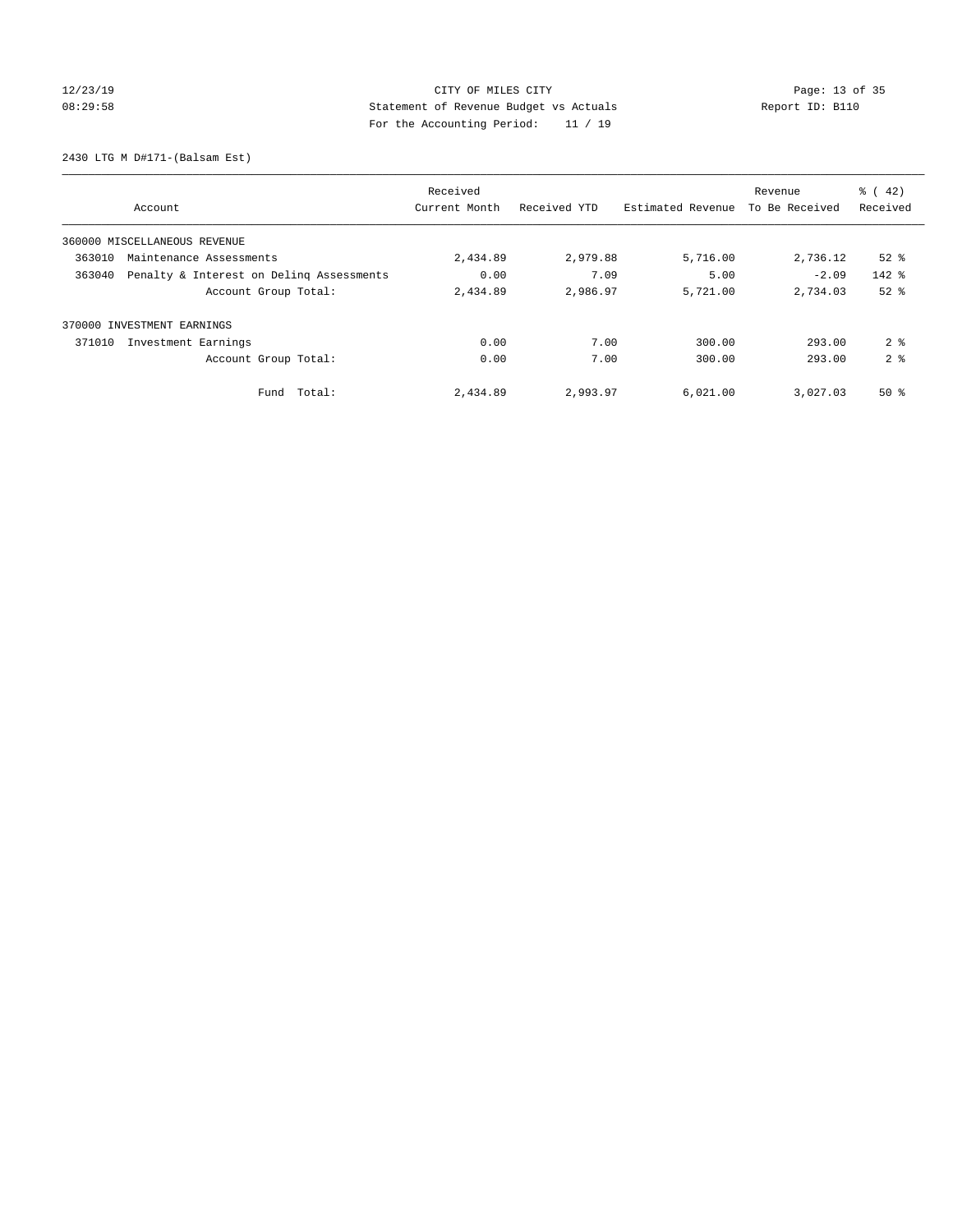## 12/23/19 Page: 14 of 35 08:29:58 Statement of Revenue Budget vs Actuals Report ID: B110 For the Accounting Period: 11 / 19

2440 LTG M D#172-(Main Str)

| Account                       |                                          | Received<br>Current Month | Received YTD | Estimated Revenue | Revenue<br>To Be Received | $\frac{1}{6}$ ( 42)<br>Received |
|-------------------------------|------------------------------------------|---------------------------|--------------|-------------------|---------------------------|---------------------------------|
| 360000 MISCELLANEOUS REVENUE  |                                          |                           |              |                   |                           |                                 |
| 363010                        | Maintenance Assessments                  |                           | 18,440.59    | 33,451.00         | 15,010.41                 | 55 <sup>8</sup>                 |
| 363040                        | Penalty & Interest on Deling Assessments | 0.00                      | 0.00         | 100.00            | 100.00                    | 0 <sup>8</sup>                  |
|                               | Account Group Total:                     | 18,330.91                 | 18,440.59    | 33,551.00         | 15, 110.41                | 55%                             |
| 370000 INVESTMENT EARNINGS    |                                          |                           |              |                   |                           |                                 |
| 371010<br>Investment Earnings |                                          | 0.00                      | 8.06         | 50.00             | 41.94                     | 16 <sup>8</sup>                 |
|                               | Account Group Total:                     | 0.00                      | 8.06         | 50.00             | 41.94                     | 16 <sup>8</sup>                 |
|                               | Fund Total:                              | 18,330.91                 | 18,448.65    | 33,601.00         | 15, 152.35                | 55 <sup>8</sup>                 |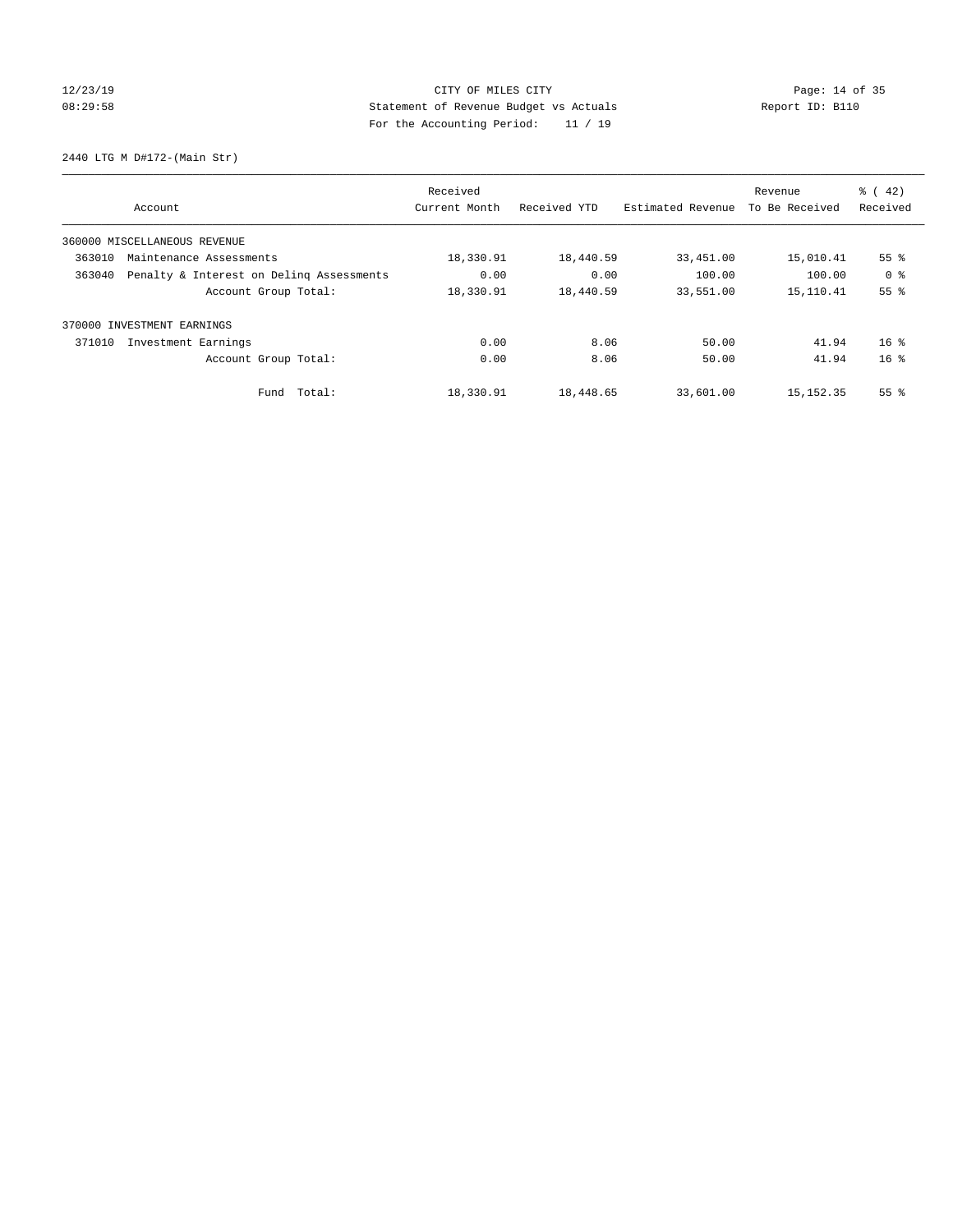## 12/23/19 Page: 15 of 35 08:29:58 Statement of Revenue Budget vs Actuals Report ID: B110 For the Accounting Period: 11 / 19

2450 LTG M D#195-(SG-Trico)

|        | Account                                  | Received<br>Current Month | Received YTD | Estimated Revenue | Revenue<br>To Be Received | $\frac{6}{6}$ ( 42)<br>Received |
|--------|------------------------------------------|---------------------------|--------------|-------------------|---------------------------|---------------------------------|
|        |                                          |                           |              |                   |                           |                                 |
|        | 360000 MISCELLANEOUS REVENUE             |                           |              |                   |                           |                                 |
| 363010 | Maintenance Assessments                  | 2,875.29                  | 3,107.59     | 5,897.00          | 2,789.41                  | $53$ $%$                        |
| 363040 | Penalty & Interest on Deling Assessments | 0.00                      | 0.99         | 10.00             | 9.01                      | $10*$                           |
|        | Account Group Total:                     | 2,875.29                  | 3,108.58     | 5,907.00          | 2,798.42                  | 53%                             |
| 370000 | INVESTMENT EARNINGS                      |                           |              |                   |                           |                                 |
| 371010 | Investment Earnings                      | 0.00                      | 10.41        | 50.00             | 39.59                     | $21*$                           |
|        | Account Group Total:                     | 0.00                      | 10.41        | 50.00             | 39.59                     | $21*$                           |
|        | Fund Total:                              | 2,875.29                  | 3,118.99     | 5,957.00          | 2,838.01                  | $52$ $%$                        |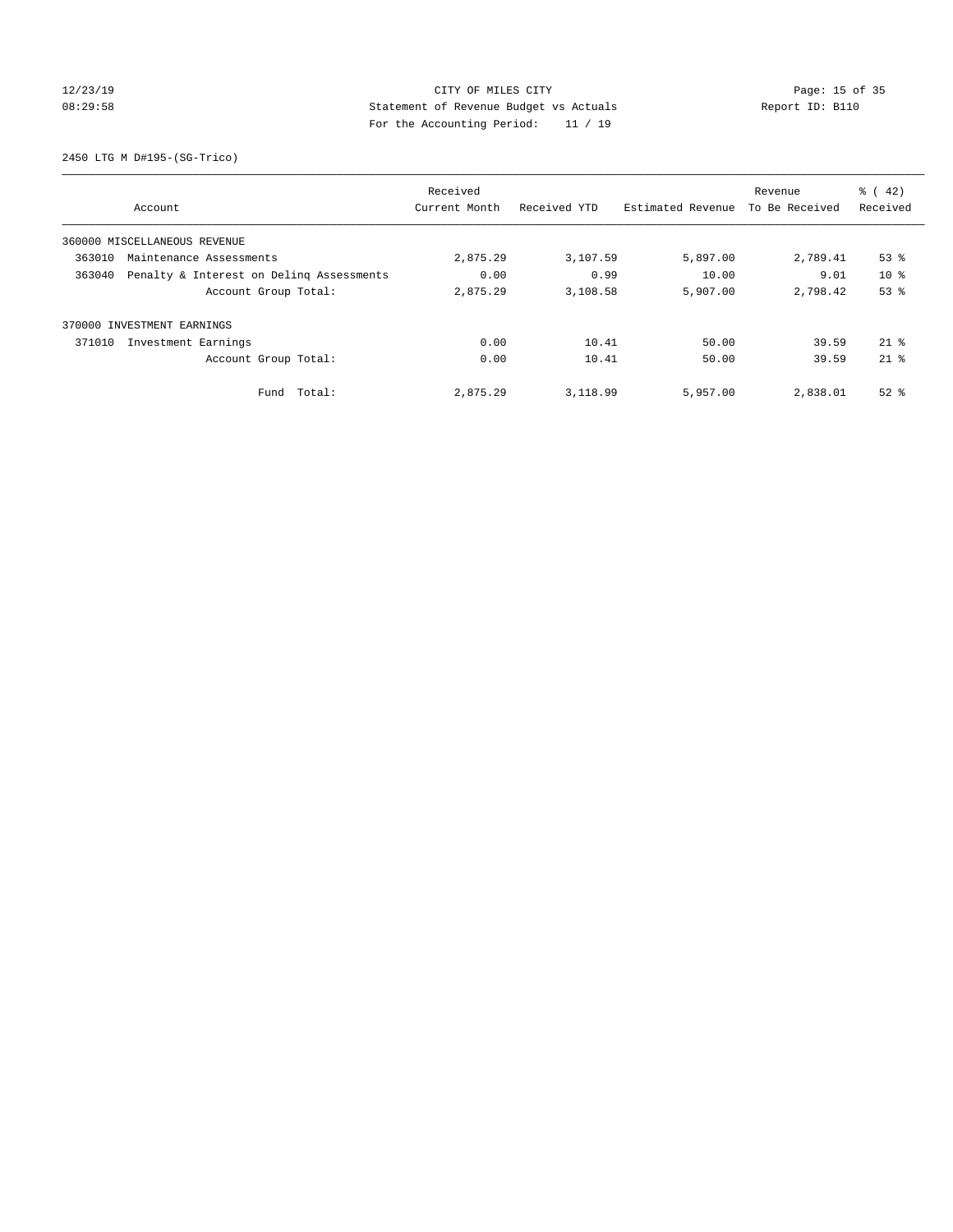## 12/23/19 Page: 16 of 35 08:29:58 Statement of Revenue Budget vs Actuals Report ID: B110 For the Accounting Period: 11 / 19

2470 LTG M D#202-(SG-MDU&NV)

| Account                                            | Received<br>Current Month | Received YTD |                   | Revenue<br>To Be Received | $\frac{6}{6}$ ( 42)<br>Received |
|----------------------------------------------------|---------------------------|--------------|-------------------|---------------------------|---------------------------------|
|                                                    |                           |              | Estimated Revenue |                           |                                 |
| 360000 MISCELLANEOUS REVENUE                       |                           |              |                   |                           |                                 |
| 363010<br>Maintenance Assessments                  | 4,365.84                  | 4,924.03     | 9,308.00          | 4,383.97                  | $53$ $%$                        |
| Penalty & Interest on Deling Assessments<br>363040 | 8.65                      | 42.19        | 50.00             | 7.81                      | 84 %                            |
| Account Group Total:                               | 4,374.49                  | 4,966.22     | 9,358.00          | 4,391.78                  | 53%                             |
| INVESTMENT EARNINGS<br>370000                      |                           |              |                   |                           |                                 |
| 371010<br>Investment Earnings                      | 0.00                      | 6.03         | 10.00             | 3.97                      | 60 %                            |
| Account Group Total:                               | 0.00                      | 6.03         | 10.00             | 3.97                      | 60 %                            |
| Fund Total:                                        | 4,374.49                  | 4,972.25     | 9,368.00          | 4,395.75                  | $53$ $%$                        |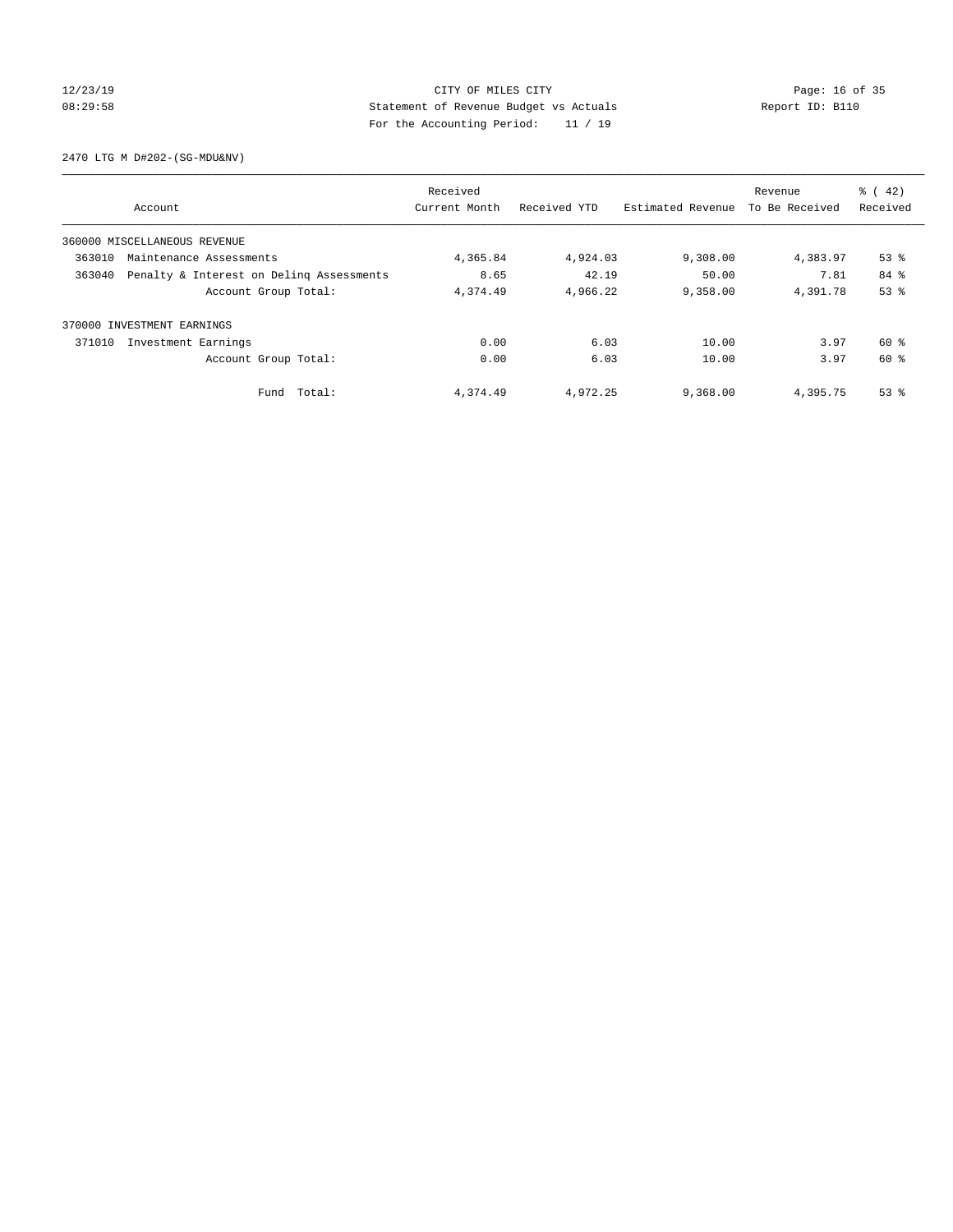## 12/23/19 Page: 17 of 35 08:29:58 Statement of Revenue Budget vs Actuals Report ID: B110 For the Accounting Period: 11 / 19

2480 LTG M M#173-(Milestown Estates)

| Account                                            | Received<br>Current Month | Received YTD | Estimated Revenue | Revenue<br>To Be Received | $\frac{1}{6}$ ( 42)<br>Received |
|----------------------------------------------------|---------------------------|--------------|-------------------|---------------------------|---------------------------------|
|                                                    |                           |              |                   |                           |                                 |
| 360000 MISCELLANEOUS REVENUE                       |                           |              |                   |                           |                                 |
| 363010<br>Maintenance Assessments                  | 1,621.00                  | 1,621.00     | 2,874.00          | 1,253.00                  | $56$ $\frac{6}{3}$              |
| Penalty & Interest on Deling Assessments<br>363040 | 0.00                      | 0.00         | 2.00              | 2.00                      | 0 <sup>8</sup>                  |
| Account Group Total:                               | 1,621.00                  | 1,621.00     | 2,876.00          | 1,255.00                  | 56%                             |
| 370000 INVESTMENT EARNINGS                         |                           |              |                   |                           |                                 |
| 371010<br>Investment Earnings                      | 0.00                      | 2.81         | 25.00             | 22.19                     | 11 <sup>8</sup>                 |
| Account Group Total:                               | 0.00                      | 2.81         | 25.00             | 22.19                     | 11 <sup>8</sup>                 |
| Fund Total:                                        | 1,621.00                  | 1,623.81     | 2,901.00          | 1,277.19                  | 56 %                            |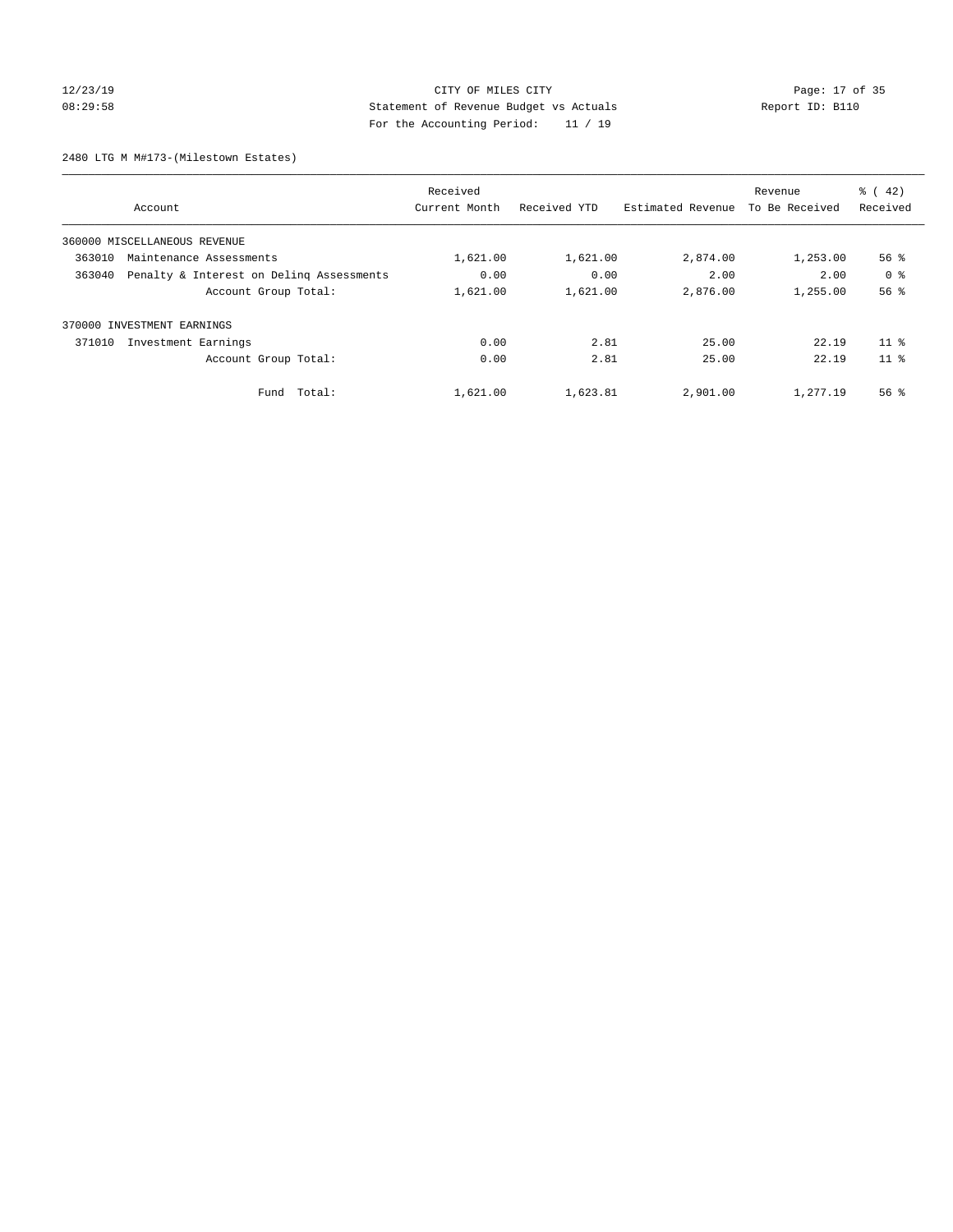## 12/23/19 Page: 18 of 35 08:29:58 Statement of Revenue Budget vs Actuals Report ID: B110 For the Accounting Period: 11 / 19

2510 STR MAINT DIST #204

|        |                                          | Received      |              |                   | Revenue        | $\frac{3}{6}$ ( 42) |
|--------|------------------------------------------|---------------|--------------|-------------------|----------------|---------------------|
|        | Account                                  | Current Month | Received YTD | Estimated Revenue | To Be Received | Received            |
|        | 330000 INTERGOVERNMENTAL REVENUES        |               |              |                   |                |                     |
| 331113 | FEMA -Projects                           | 0.00          | 0.00         | 32,467.00         | 32,467.00      | 0 <sup>8</sup>      |
|        | Account Group Total:                     | 0.00          | 0.00         | 32,467.00         | 32,467.00      | 0 <sup>8</sup>      |
|        | 360000 MISCELLANEOUS REVENUE             |               |              |                   |                |                     |
| 362020 | MISC REVENUE                             | 86.78         | 86.78        | 0.00              | $-86.78$       | $***$ $\frac{6}{5}$ |
| 363010 | Maintenance Assessments                  | 886,205.80    | 962,294.60   | 1,704,326.00      | 742,031.40     | 56%                 |
| 363040 | Penalty & Interest on Deling Assessments | 90.33         | 1,842.02     | 4,000.00          | 2,157.98       | 46%                 |
|        | Account Group Total:                     | 886, 382.91   | 964, 223, 40 | 1,708,326.00      | 744,102.60     | 56%                 |
|        | 370000 INVESTMENT EARNINGS               |               |              |                   |                |                     |
| 371010 | Investment Earnings                      | 0.00          | 1,954.35     | 10,000.00         | 8,045.65       | $20*$               |
|        | Account Group Total:                     | 0.00          | 1,954.35     | 10,000.00         | 8,045.65       | $20*$               |
|        | 380000 OTHER FINANCING SOURCES           |               |              |                   |                |                     |
| 383000 | Interfund Operating Transfer             | 0.00          | 0.00         | 84,771.00         | 84,771.00      | 0 <sup>8</sup>      |
|        | Account Group Total:                     | 0.00          | 0.00         | 84,771.00         | 84,771.00      | 0 <sup>8</sup>      |
|        | Fund Total:                              | 886, 382.91   | 966,177.75   | 1,835,564.00      | 869, 386.25    | 53%                 |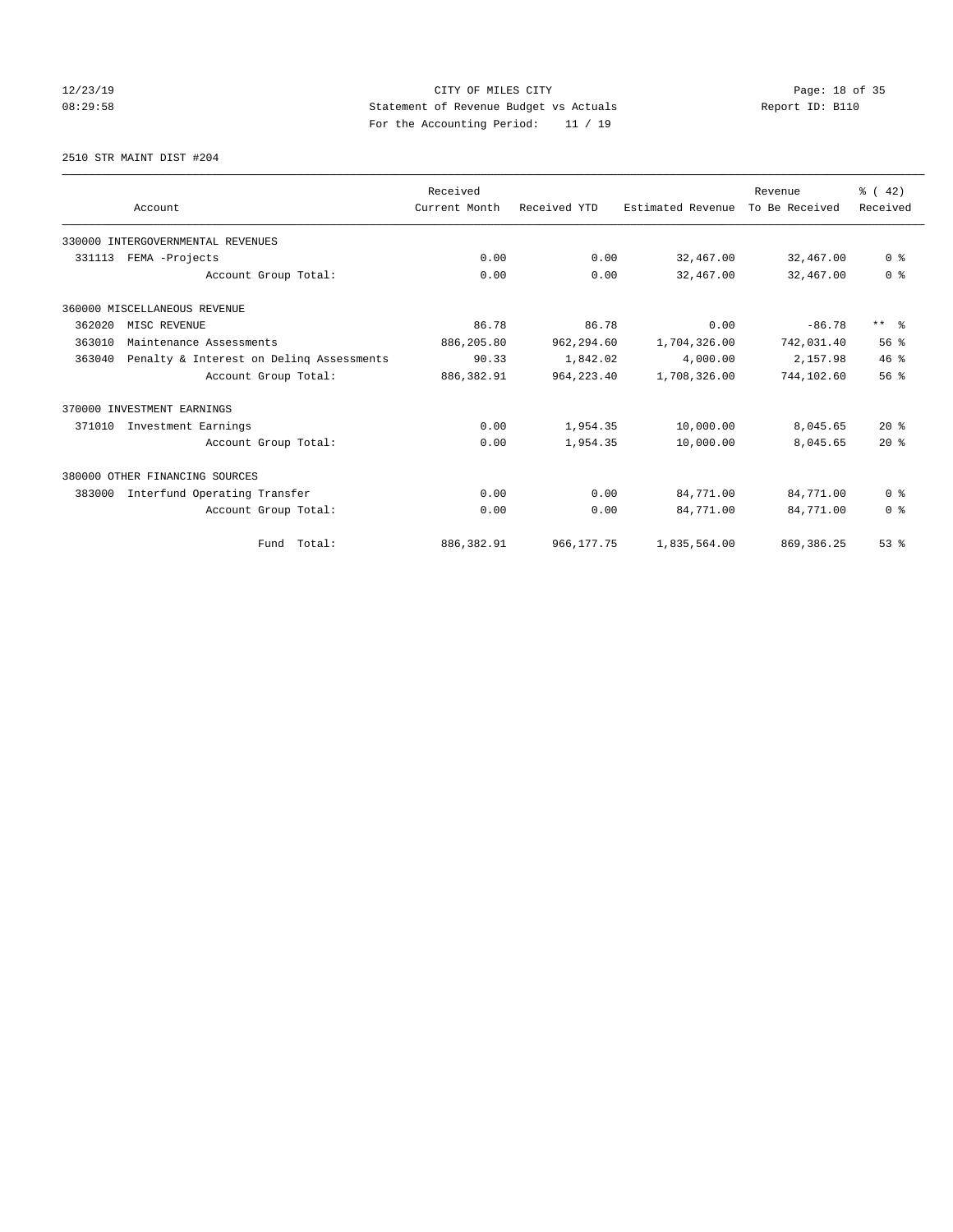## 12/23/19 Page: 19 of 35 08:29:58 Statement of Revenue Budget vs Actuals Report ID: B110 For the Accounting Period: 11 / 19

2520 STR MAINT DIST #205

|        |                                          | Received      |              |                   | Revenue        | $\frac{3}{6}$ ( 42) |
|--------|------------------------------------------|---------------|--------------|-------------------|----------------|---------------------|
|        | Account                                  | Current Month | Received YTD | Estimated Revenue | To Be Received | Received            |
|        | 330000 INTERGOVERNMENTAL REVENUES        |               |              |                   |                |                     |
| 331113 | FEMA -Projects                           | 0.00          | 0.00         | 8,167.00          | 8,167.00       | 0 <sup>8</sup>      |
|        | Account Group Total:                     | 0.00          | 0.00         | 8,167.00          | 8,167.00       | 0 <sup>8</sup>      |
|        | 360000 MISCELLANEOUS REVENUE             |               |              |                   |                |                     |
| 362020 | MISC REVENUE                             | 20.00         | 20.00        | 0.00              | $-20.00$       | $***$ $ -$          |
| 363010 | Maintenance Assessments                  | 73,551.19     | 86,116.05    | 134,977.00        | 48,860.95      | $64$ $%$            |
| 363040 | Penalty & Interest on Deling Assessments | 0.00          | 378.02       | 1,000.00          | 621.98         | 38 <sup>8</sup>     |
|        | Account Group Total:                     | 73,571.19     | 86,514.07    | 135,977.00        | 49,462.93      | 64 %                |
|        | 370000 INVESTMENT EARNINGS               |               |              |                   |                |                     |
| 371010 | Investment Earnings                      | 0.00          | 687.47       | 400.00            | $-287.47$      | $172$ $%$           |
|        | Account Group Total:                     | 0.00          | 687.47       | 400.00            | $-287.47$      | $172$ $%$           |
|        | 380000 OTHER FINANCING SOURCES           |               |              |                   |                |                     |
| 383000 | Interfund Operating Transfer             | 0.00          | 0.00         | 84,442.00         | 84,442.00      | 0 <sup>8</sup>      |
|        | Account Group Total:                     | 0.00          | 0.00         | 84,442.00         | 84,442.00      | 0 <sup>8</sup>      |
|        | Fund Total:                              | 73,571.19     | 87,201.54    | 228,986.00        | 141,784.46     | 38 <sup>8</sup>     |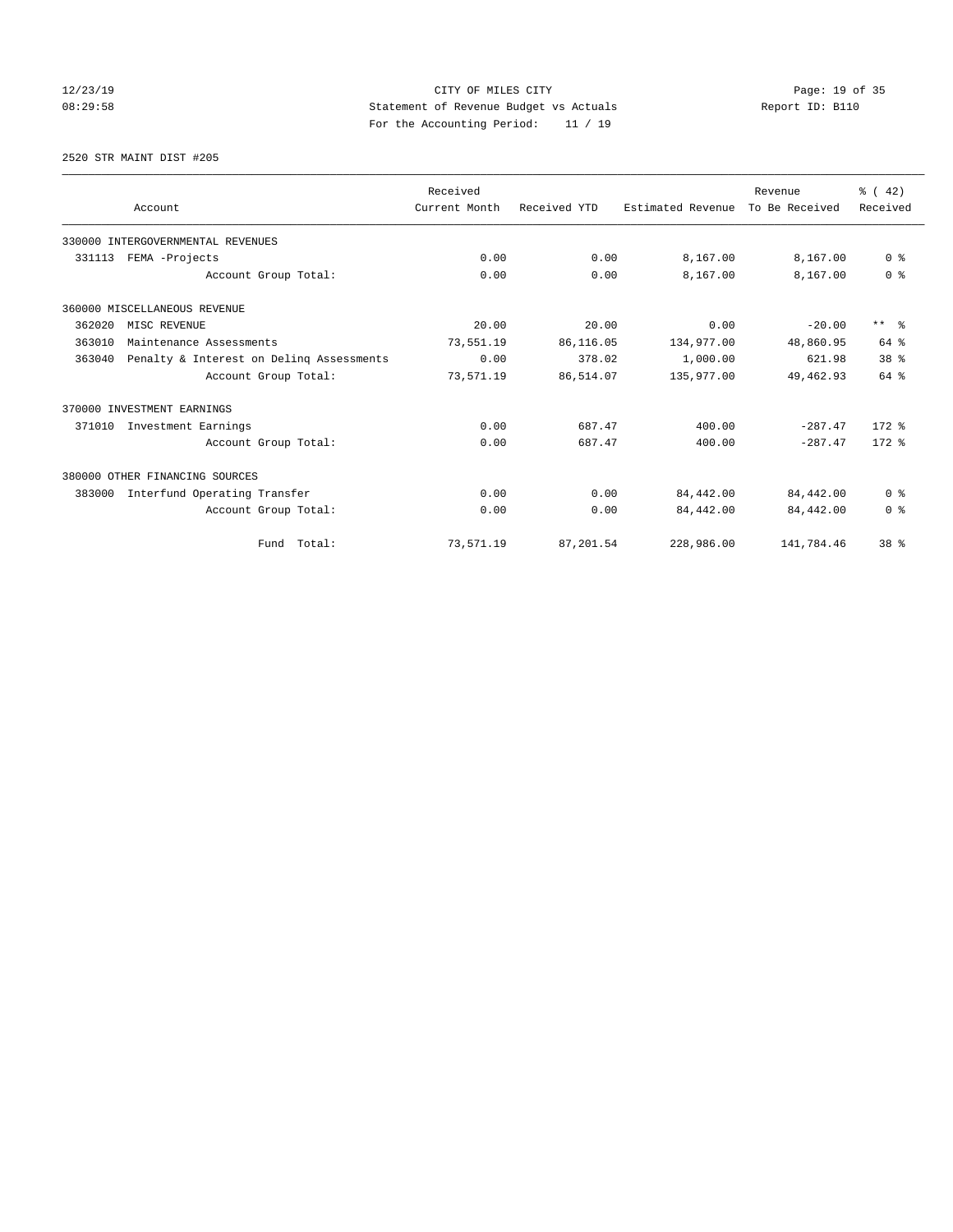## 12/23/19 Page: 20 of 35 08:29:58 Statement of Revenue Budget vs Actuals Report ID: B110 For the Accounting Period: 11 / 19

### 2540 STR MAINT DIST#207-(MILESTOWN ESTATES)

| Account                           | Received<br>Current Month | Received YTD | Estimated Revenue | Revenue<br>To Be Received | $\frac{1}{6}$ ( 42)<br>Received |
|-----------------------------------|---------------------------|--------------|-------------------|---------------------------|---------------------------------|
| 360000 MISCELLANEOUS REVENUE      |                           |              |                   |                           |                                 |
| 363010<br>Maintenance Assessments | 3,467.79                  | 3,467.79     | 6,512.00          | 3,044.21                  | $53$ $%$                        |
| Account Group Total:              | 3,467.79                  | 3,467.79     | 6,512.00          | 3,044.21                  | 53%                             |
| 370000 INVESTMENT EARNINGS        |                           |              |                   |                           |                                 |
| 371010<br>Investment Earnings     | 0.00                      | 9.52         | 100.00            | 90.48                     | $10*$                           |
| Account Group Total:              | 0.00                      | 9.52         | 100.00            | 90.48                     | $10*$                           |
| Fund Total:                       | 3,467.79                  | 3,477.31     | 6,612.00          | 3,134.69                  | $53$ $%$                        |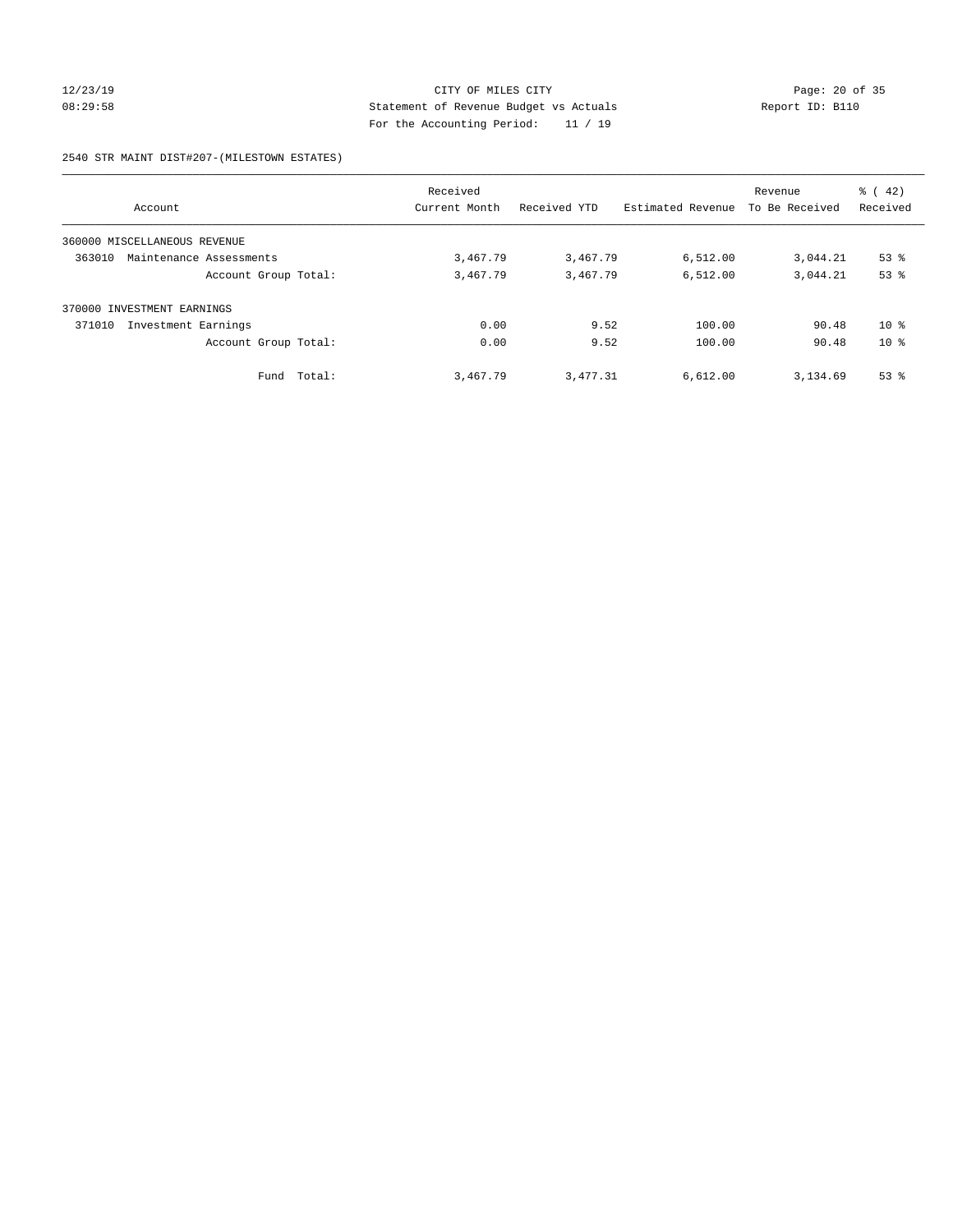## 12/23/19 Page: 21 of 35 08:29:58 Statement of Revenue Budget vs Actuals Report ID: B110 For the Accounting Period: 11 / 19

### 2701 Fire Grants

| Account                           | Received<br>Current Month | Received YTD | Estimated Revenue | Revenue<br>To Be Received | $\frac{1}{6}$ ( 42)<br>Received |
|-----------------------------------|---------------------------|--------------|-------------------|---------------------------|---------------------------------|
|                                   |                           |              |                   |                           |                                 |
| 330000 INTERGOVERNMENTAL REVENUES |                           |              |                   |                           |                                 |
| FEMA -Projects<br>331113          | 0.00                      | 144,334.00   | 723,232.00        | 578,898.00                | $20*$                           |
| Account Group Total:              | 0.00                      | 144,334.00   | 723,232.00        | 578,898.00                | $20*$                           |
| 360000 MISCELLANEOUS REVENUE      |                           |              |                   |                           |                                 |
| Sale of Junk or Salvage<br>367000 | 0.00                      | 0.00         | 1,000.00          | 1,000.00                  | 0 <sup>8</sup>                  |
| Account Group Total:              | 0.00                      | 0.00         | 1,000.00          | 1,000.00                  | 0 <sup>8</sup>                  |
| Total:<br>Fund                    | 0.00                      | 144,334.00   | 724,232.00        | 579,898.00                | $20*$                           |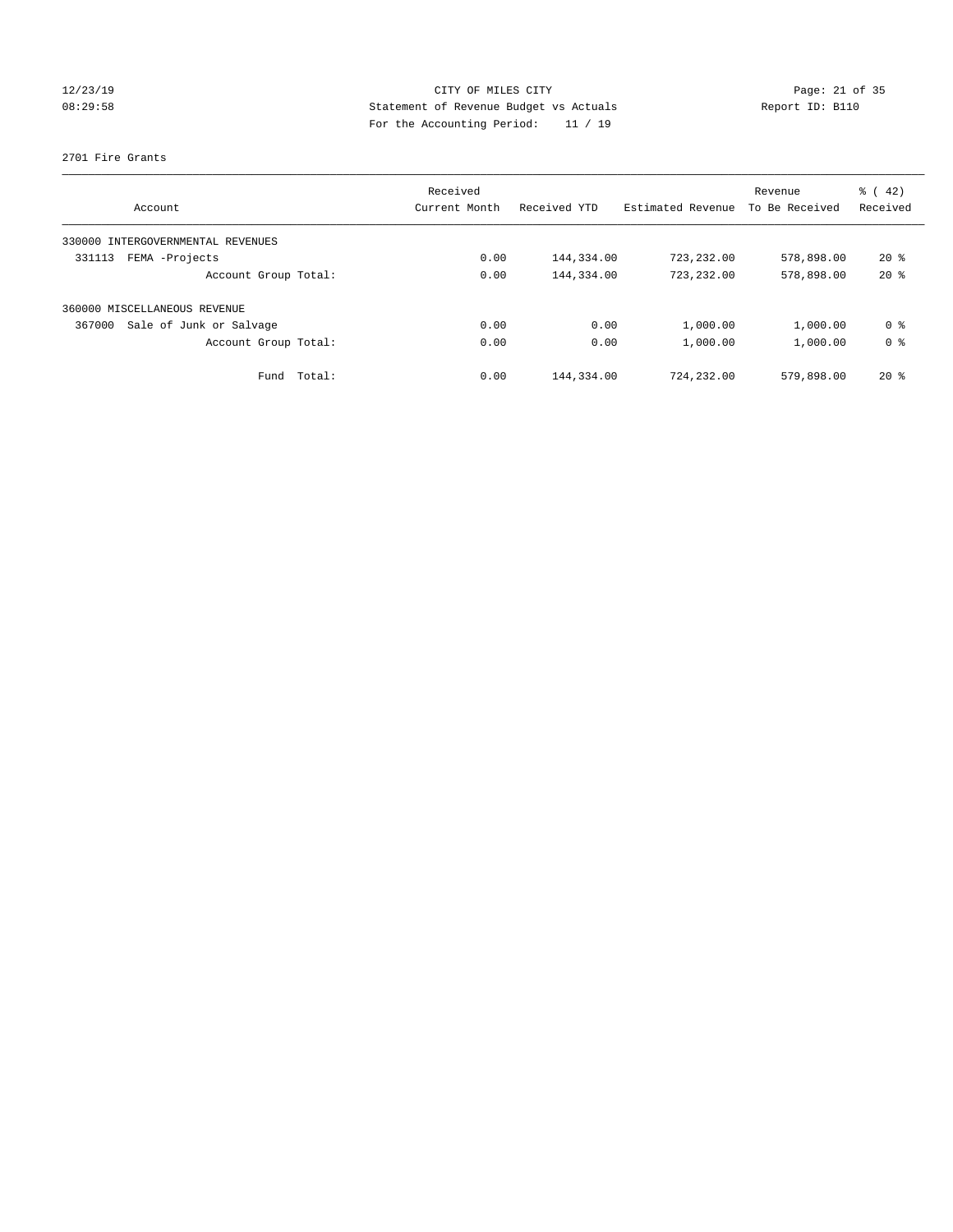## 12/23/19 Page: 22 of 35 08:29:58 Statement of Revenue Budget vs Actuals Report ID: B110 For the Accounting Period: 11 / 19

2820 GAS TAX

| Account                              | Received<br>Current Month | Received YTD | Estimated Revenue | Revenue<br>To Be Received | $\frac{1}{6}$ ( 42)<br>Received |
|--------------------------------------|---------------------------|--------------|-------------------|---------------------------|---------------------------------|
| 330000 INTERGOVERNMENTAL REVENUES    |                           |              |                   |                           |                                 |
| Gasoline Tax Apportionment<br>335040 | 14,376.18                 | 71,880.90    | 172,514.00        | 100,633.10                | $42*$                           |
| Account Group Total:                 | 14,376.18                 | 71,880.90    | 172,514.00        | 100,633.10                | $42*$                           |
| Fund Total:                          | 14,376.18                 | 71,880.90    | 172,514.00        | 100,633.10                | $42*$                           |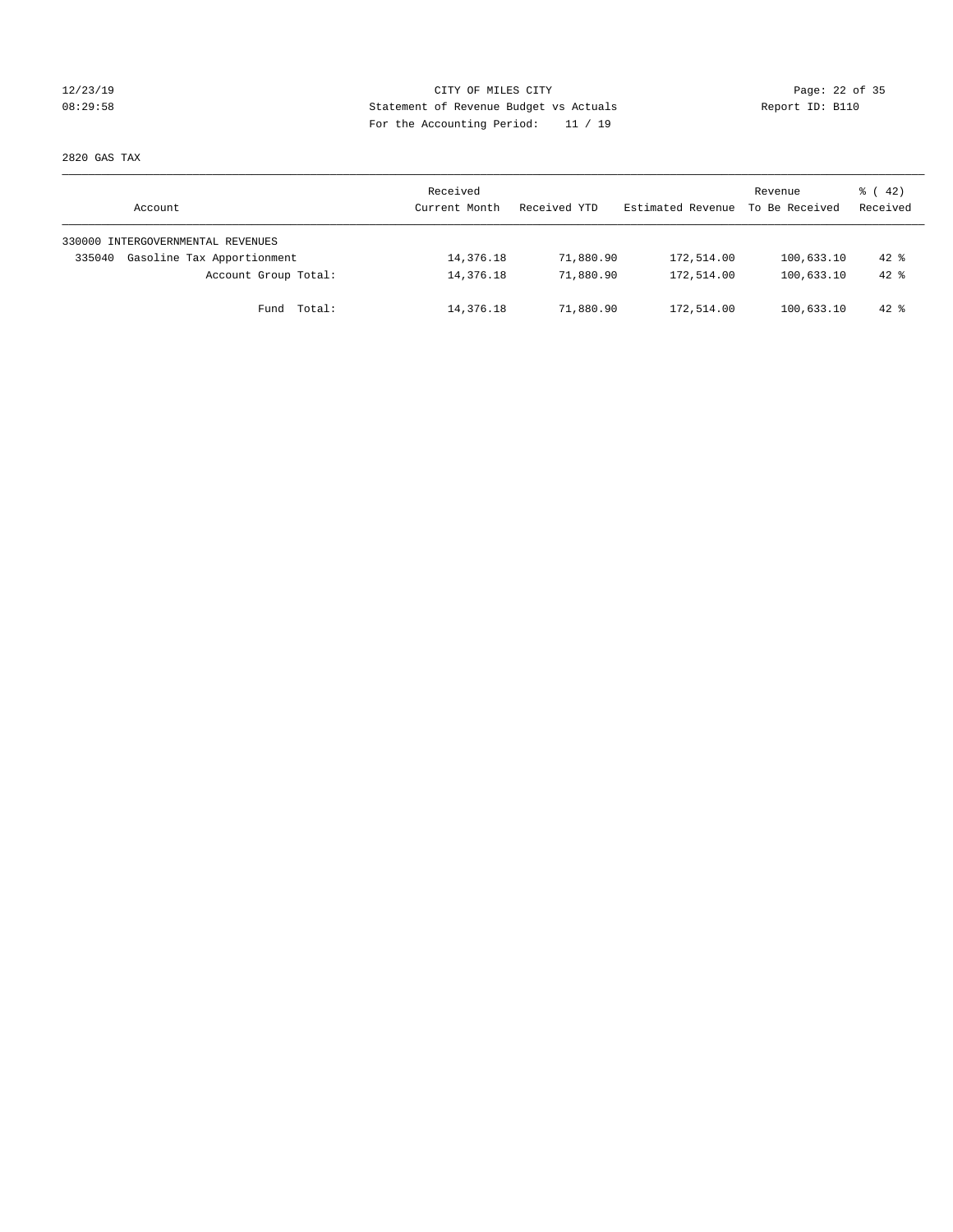## 12/23/19 Page: 23 of 35 08:29:58 Statement of Revenue Budget vs Actuals Report ID: B110 For the Accounting Period: 11 / 19

2821 HB473- Fuel Tax

| Account                                | Received<br>Current Month | Received YTD | Estimated Revenue | Revenue<br>To Be Received | $\frac{1}{6}$ ( 42)<br>Received |
|----------------------------------------|---------------------------|--------------|-------------------|---------------------------|---------------------------------|
|                                        |                           |              |                   |                           |                                 |
| 330000 INTERGOVERNMENTAL REVENUES      |                           |              |                   |                           |                                 |
| 335041<br>HB473                        | 0.00                      | 0.00         | 138,752.00        | 138,752.00                | 0 <sup>8</sup>                  |
| Account Group Total:                   | 0.00                      | 0.00         | 138,752.00        | 138,752.00                | 0 <sup>8</sup>                  |
| 380000 OTHER FINANCING SOURCES         |                           |              |                   |                           |                                 |
| Interfund Operating Transfer<br>383000 | 0.00                      | 0.00         | 6,938.00          | 6,938.00                  | 0 ક                             |
| Account Group Total:                   | 0.00                      | 0.00         | 6,938.00          | 6,938.00                  | 0 <sup>8</sup>                  |
| Total:<br>Fund                         | 0.00                      | 0.00         | 145,690.00        | 145,690.00                | 0 %                             |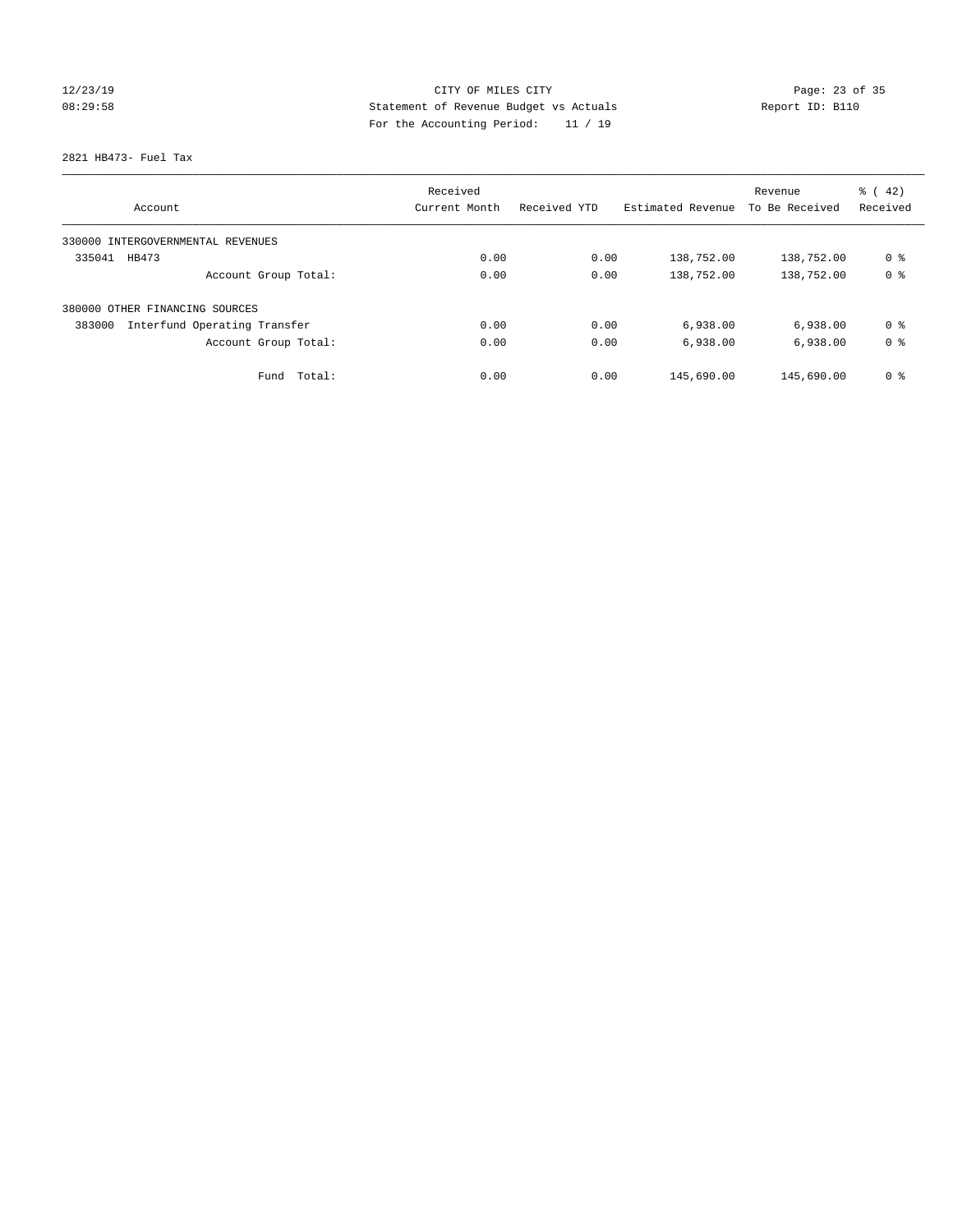## 12/23/19 Page: 24 of 35 08:29:58 Statement of Revenue Budget vs Actuals Report ID: B110 For the Accounting Period: 11 / 19

2850 911 EMERGENCY

|        | Account                           |             | Received<br>Current Month | Received YTD | Estimated Revenue | Revenue<br>To Be Received | % (42)<br>Received |
|--------|-----------------------------------|-------------|---------------------------|--------------|-------------------|---------------------------|--------------------|
|        | 330000 INTERGOVERNMENTAL REVENUES |             |                           |              |                   |                           |                    |
| 334014 | 911 State Grant                   |             | 0.00                      | 0.00         | 371,790.00        | 371,790.00                | 0 %                |
| 335080 | Basic 911 Funds                   |             | 55,631.55                 | 112,429.78   | 138,000.00        | 25,570.22                 | 81 %               |
| 335081 | Enhanced 911 Funds                |             | 0.00                      | 0.00         | 63,000.00         | 63,000.00                 | 0 <sup>8</sup>     |
|        | Account Group Total:              |             | 55,631.55                 | 112,429.78   | 572,790.00        | 460,360.22                | $20*$              |
|        | 370000 INVESTMENT EARNINGS        |             |                           |              |                   |                           |                    |
| 371010 | Investment Earnings               |             | 0.00                      | 893.55       | 6,800.00          | 5,906.45                  | $13*$              |
|        | Account Group Total:              |             | 0.00                      | 893.55       | 6,800.00          | 5,906.45                  | 13 <sup>8</sup>    |
|        |                                   | Fund Total: | 55,631.55                 | 113, 323. 33 | 579,590.00        | 466, 266, 67              | $20*$              |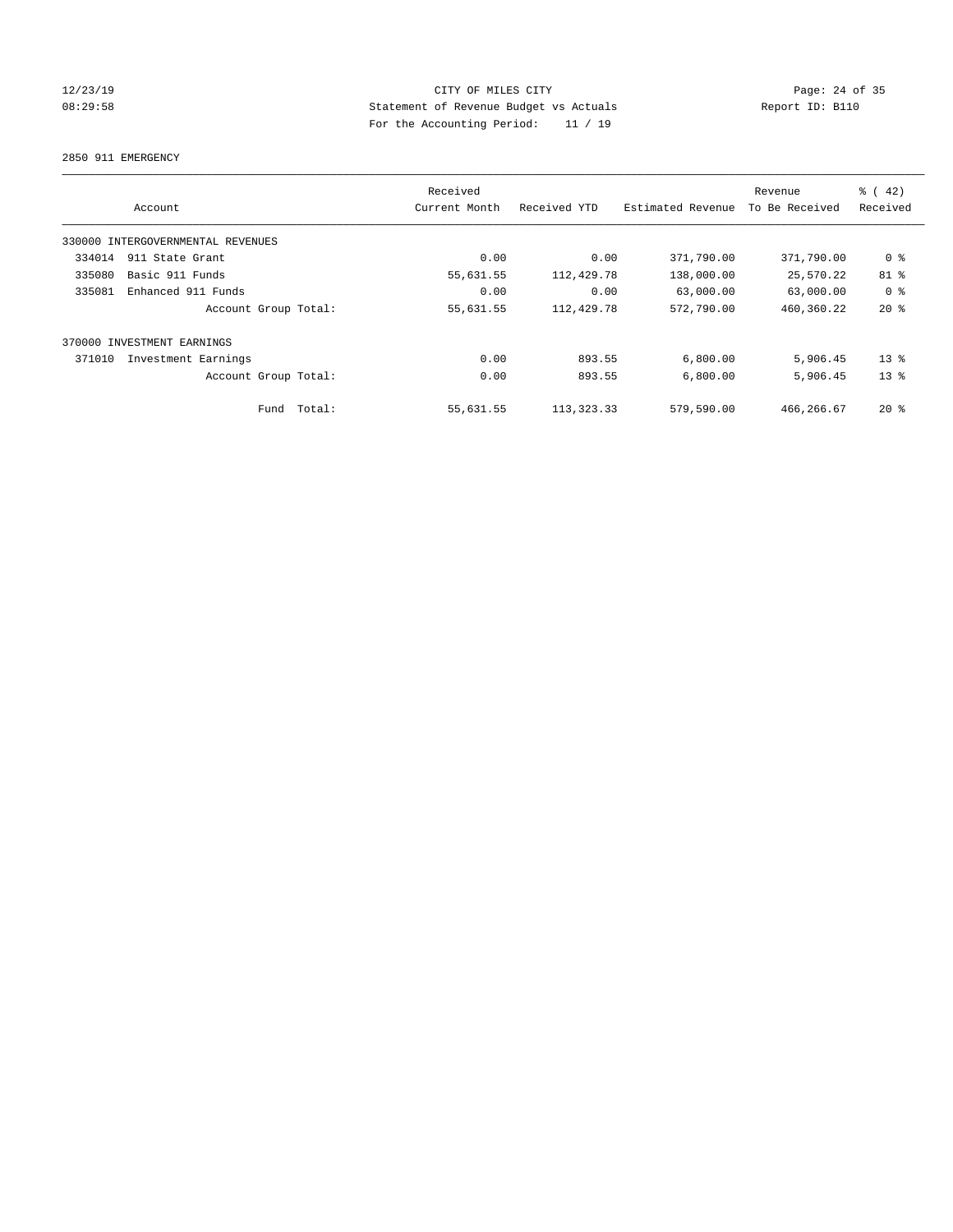## 12/23/19 Page: 25 of 35 08:29:58 Statement of Revenue Budget vs Actuals Report ID: B110 For the Accounting Period: 11 / 19

2880 LIBRARY GRANTS

|        |                                   | Received      |              |                   | Revenue        | $\frac{1}{6}$ ( 42) |
|--------|-----------------------------------|---------------|--------------|-------------------|----------------|---------------------|
|        | Account                           | Current Month | Received YTD | Estimated Revenue | To Be Received | Received            |
|        | 330000 INTERGOVERNMENTAL REVENUES |               |              |                   |                |                     |
| 334100 | Library - State Aid               | 0.00          | 5,398.69     | 5,399.00          | 0.31           | $100*$              |
| 334101 | HB#193-Interlibrary Loan Reimb    | 0.00          | 0.00         | 5,000.00          | 5,000.00       | 0 <sup>8</sup>      |
| 334104 | Sagebrush Fed Headquarters        | 0.00          | 5,949.98     | 0.00              | $-5,949.98$    | ** %                |
| 334105 | Sagebrush Fed/Coal Sev Tax        | 0.00          | 0.00         | 4,847.00          | 4,847.00       | 0 %                 |
|        | Account Group Total:              | 0.00          | 11,348.67    | 15,246.00         | 3,897.33       | 74 %                |
|        | Total:<br>Fund                    | 0.00          | 11,348.67    | 15,246.00         | 3,897.33       | 74 %                |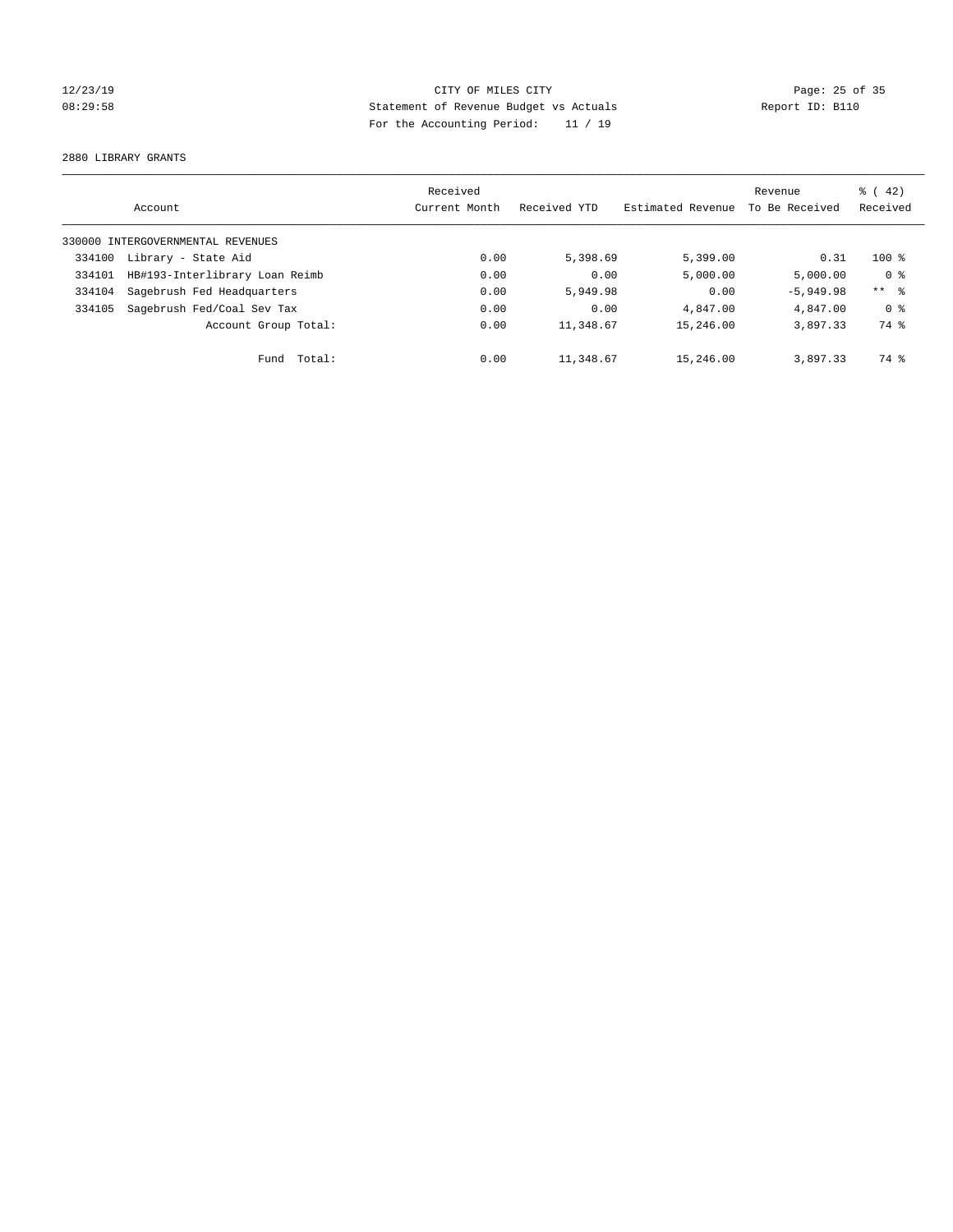## 12/23/19 Page: 26 of 35 08:29:58 Statement of Revenue Budget vs Actuals Report ID: B110 For the Accounting Period: 11 / 19

2935 Historic Preservation

| Account                                | Received<br>Current Month | Received YTD | Estimated Revenue | Revenue<br>To Be Received | $\frac{1}{6}$ ( 42)<br>Received |
|----------------------------------------|---------------------------|--------------|-------------------|---------------------------|---------------------------------|
| 330000 INTERGOVERNMENTAL REVENUES      |                           |              |                   |                           |                                 |
| 334000<br>State Grants                 | 0.00                      | 0.00         | 5,500.00          | 5,500.00                  | 0 <sup>8</sup>                  |
| Account Group Total:                   | 0.00                      | 0.00         | 5,500.00          | 5,500.00                  | 0 <sup>8</sup>                  |
| 340000 Charges for Services            |                           |              |                   |                           |                                 |
| 346080<br>Preservation Service Fees    | 0.00                      | 0.00         | 1,200.00          | 1,200.00                  | 0 <sup>8</sup>                  |
| Account Group Total:                   | 0.00                      | 0.00         | 1,200.00          | 1,200.00                  | 0 <sup>8</sup>                  |
| 360000 MISCELLANEOUS REVENUE           |                           |              |                   |                           |                                 |
| 362020<br>MISC REVENUE                 | 90.00                     | 90.00        | 0.00              | $-90.00$                  | $***$ $\approx$                 |
| Account Group Total:                   | 90.00                     | 90.00        | 0.00              | $-90.00$                  | $***$ $\approx$                 |
| 380000 OTHER FINANCING SOURCES         |                           |              |                   |                           |                                 |
| Interfund Operating Transfer<br>383000 | 0.00                      | 0.00         | 2,200.00          | 2,200.00                  | 0 <sup>8</sup>                  |
| Account Group Total:                   | 0.00                      | 0.00         | 2,200.00          | 2,200.00                  | 0 <sup>8</sup>                  |
| Fund Total:                            | 90.00                     | 90.00        | 8,900.00          | 8,810.00                  | 1 <sup>8</sup>                  |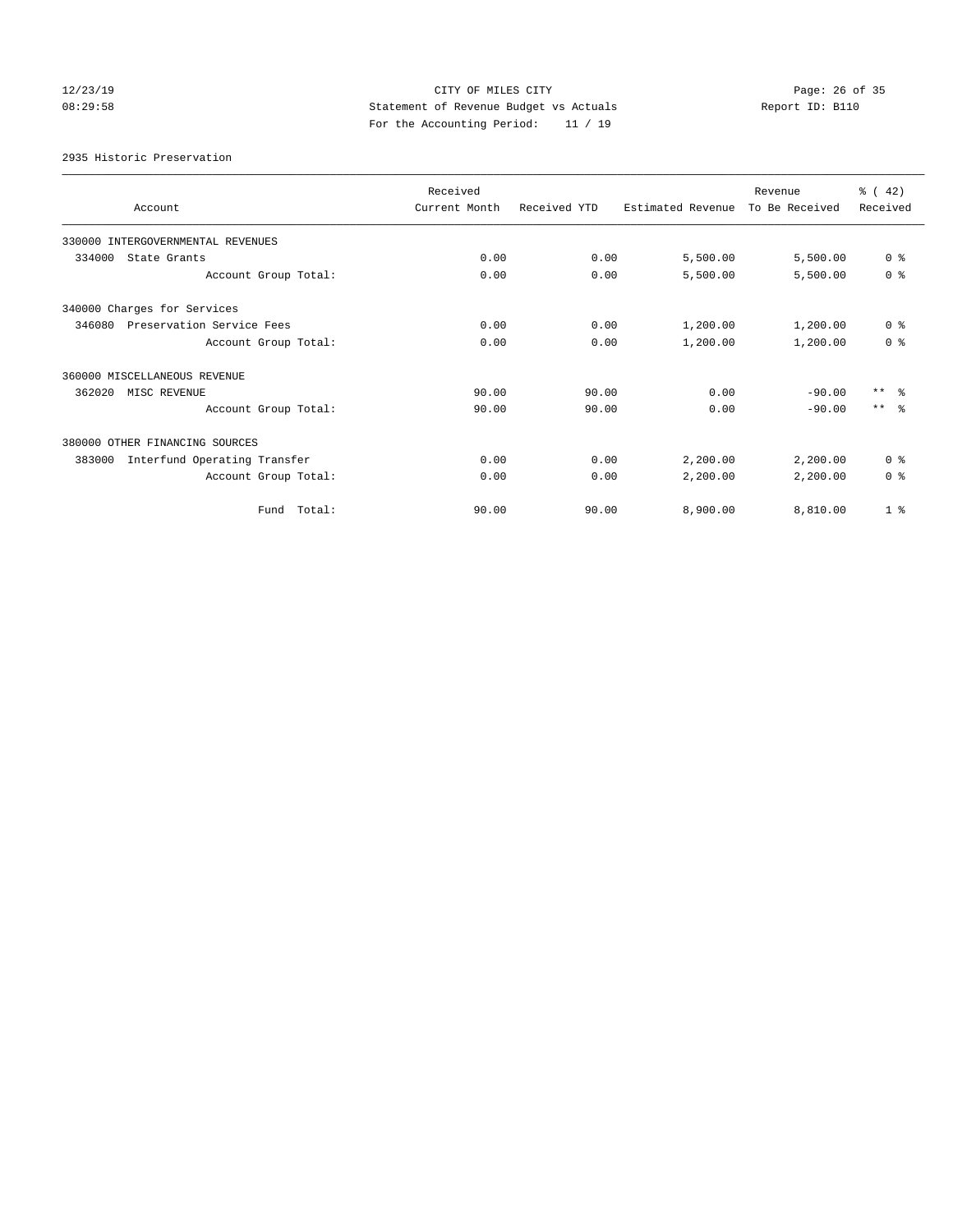## 12/23/19 Page: 27 of 35 08:29:58 Statement of Revenue Budget vs Actuals Report ID: B110 For the Accounting Period: 11 / 19

2985 RETIRED SENIOR VOLUNTEER PROG (RSVP)

|                                   |        | Received      |              |                   | Revenue        | $\frac{3}{6}$ ( 42) |
|-----------------------------------|--------|---------------|--------------|-------------------|----------------|---------------------|
| Account                           |        | Current Month | Received YTD | Estimated Revenue | To Be Received | Received            |
| 330000 INTERGOVERNMENTAL REVENUES |        |               |              |                   |                |                     |
| 331165<br>RSVP FEDERAL GRANTS     |        | 5,916.26      | 26,803.32    | 78,912.00         | 52,108.68      | $34$ $%$            |
| Account Group Total:              |        | 5,916.26      | 26,803.32    | 78,912.00         | 52,108.68      | 34%                 |
| 360000 MISCELLANEOUS REVENUE      |        |               |              |                   |                |                     |
| 362020<br>MISC REVENUE            |        | 99.50         | 7,983.30     | 18,600.00         | 10,616.70      | 43.8                |
| Account Group Total:              |        | 99.50         | 7,983.30     | 18,600.00         | 10,616.70      | 43.8                |
| 370000 INVESTMENT EARNINGS        |        |               |              |                   |                |                     |
| 371010<br>Investment Earnings     |        | 0.00          | 14.44        | 0.00              | $-14.44$       | $***$ $ -$          |
| Account Group Total:              |        | 0.00          | 14.44        | 0.00              | $-14.44$       | $***$ $\approx$     |
| Fund                              | Total: | 6,015.76      | 34,801.06    | 97,512.00         | 62,710.94      | 36%                 |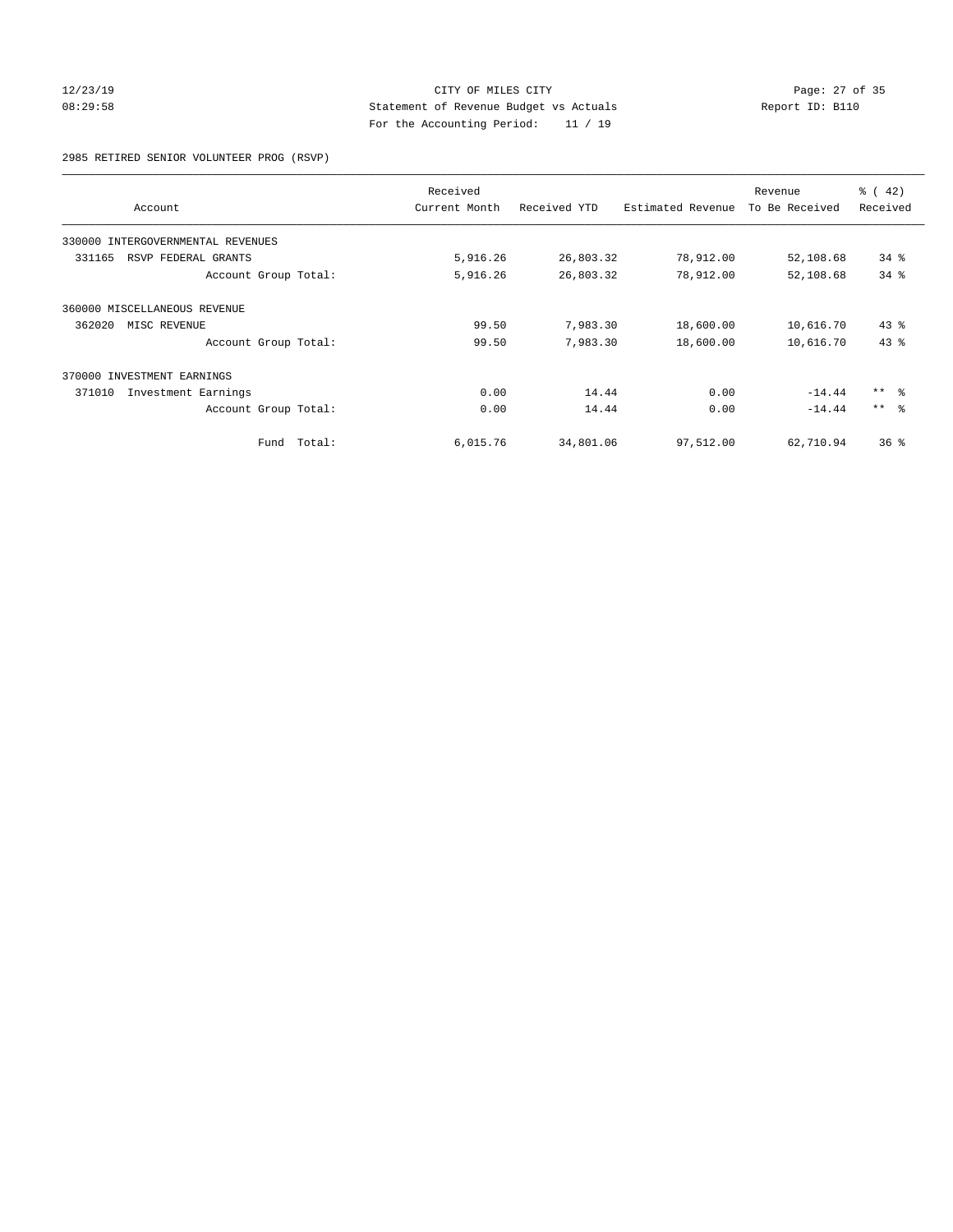## 12/23/19 Page: 28 of 35 08:29:58 Statement of Revenue Budget vs Actuals Report ID: B110 For the Accounting Period: 11 / 19

3670 SID 211

|        | Account                                 | Received<br>Current Month | Received YTD | Estimated Revenue | Revenue<br>To Be Received | $\frac{1}{6}$ ( 42)<br>Received |
|--------|-----------------------------------------|---------------------------|--------------|-------------------|---------------------------|---------------------------------|
|        | 360000 MISCELLANEOUS REVENUE            |                           |              |                   |                           |                                 |
| 363020 | Bond Principal and Interest Assessments | 1,668.01                  | 1,668.01     | 5,347.00          | 3,678.99                  | $31*$                           |
|        | Account Group Total:                    | 1,668.01                  | 1,668.01     | 5,347.00          | 3,678.99                  | $31*$                           |
|        | Fund Total:                             | 1,668.01                  | 1,668.01     | 5,347.00          | 3,678.99                  | $31*$                           |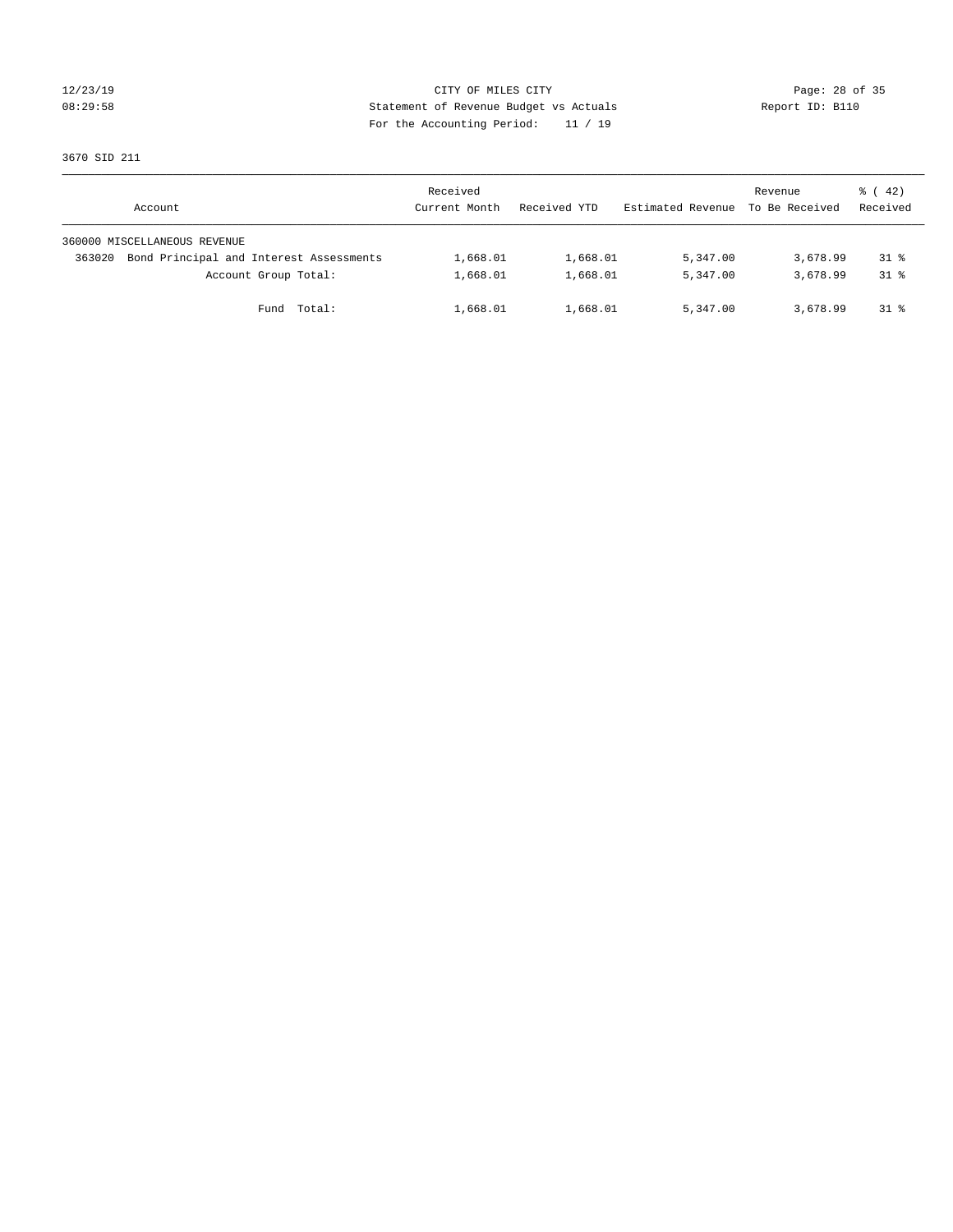## 12/23/19 Page: 29 of 35 08:29:58 Statement of Revenue Budget vs Actuals Report ID: B110 For the Accounting Period: 11 / 19

4000 General Fund Capitol Improvement Fund

| Account                       | Received<br>Current Month | Received YTD | Estimated Revenue | Revenue<br>To Be Received | $\frac{1}{6}$ ( 42)<br>Received |
|-------------------------------|---------------------------|--------------|-------------------|---------------------------|---------------------------------|
| 370000 INVESTMENT EARNINGS    |                           |              |                   |                           |                                 |
| Investment Earnings<br>371010 | 0.00                      | 198.16       | 1,400.00          | 1,201.84                  | $14*$                           |
| Account Group Total:          | 0.00                      | 198.16       | 1,400.00          | 1,201.84                  | $14*$                           |
| Fund Total:                   | 0.00                      | 198.16       | 1,400.00          | 1,201.84                  | $14*$                           |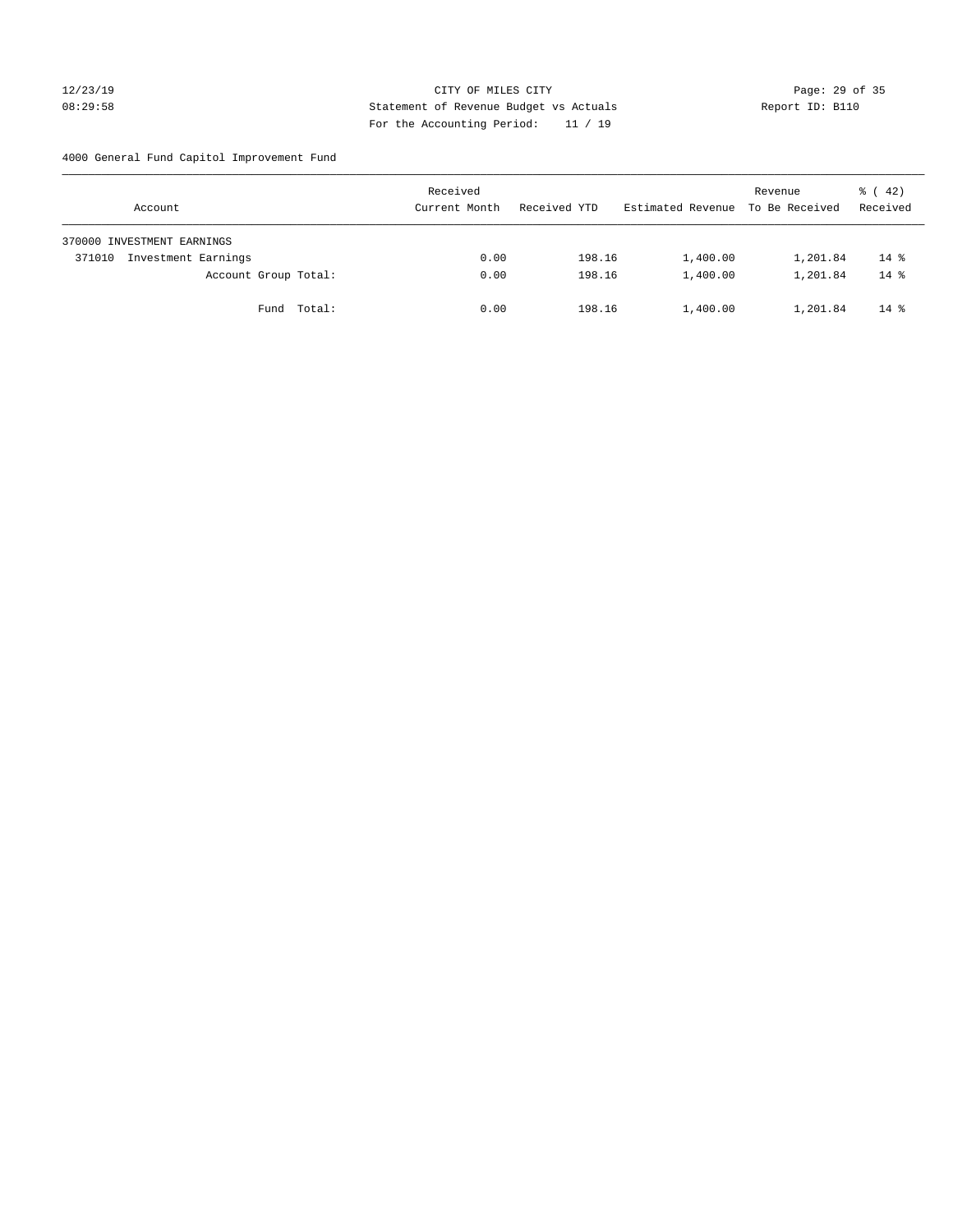## 12/23/19 Page: 30 of 35 08:29:58 Statement of Revenue Budget vs Actuals Report ID: B110 For the Accounting Period: 11 / 19

4060 CAPITAL IMPROV-PUBLIC WORKS

|        |                                    | Received      |              |                   | Revenue        | % (42)          |
|--------|------------------------------------|---------------|--------------|-------------------|----------------|-----------------|
|        | Account                            | Current Month | Received YTD | Estimated Revenue | To Be Received | Received        |
|        | 320000 LICENSES AND PERMITS        |               |              |                   |                |                 |
| 323040 | Other Miscellaneous Permits        | 200.00        | 2,550.00     | 4,200.00          | 1,650.00       | 61 %            |
|        | Account Group Total:               | 200.00        | 2,550.00     | 4,200.00          | 1,650.00       | 61 %            |
|        | 340000 Charges for Services        |               |              |                   |                |                 |
| 343014 | Street Cleaning                    | 0.00          | 0.00         | 10,800.00         | 10,800.00      | 0 <sup>8</sup>  |
| 343016 | Prkg Vio/Off Str-Impnd Fees        | 0.00          | 0.00         | 500.00            | 500.00         | 0 <sup>8</sup>  |
| 343018 | Sale of Street & Roadway Materials | 0.00          | 0.00         | 1,000.00          | 1,000.00       | 0 <sup>8</sup>  |
|        | Account Group Total:               | 0.00          | 0.00         | 12,300.00         | 12,300.00      | 0 <sup>8</sup>  |
|        | 370000 INVESTMENT EARNINGS         |               |              |                   |                |                 |
| 371010 | Investment Earnings                | 0.00          | 1,371.97     | 2,500.00          | 1,128.03       | 55 <sup>8</sup> |
|        | Account Group Total:               | 0.00          | 1,371.97     | 2,500.00          | 1,128.03       | 55 <sup>8</sup> |
|        | Total:<br>Fund                     | 200.00        | 3,921.97     | 19,000.00         | 15,078.03      | $21$ $%$        |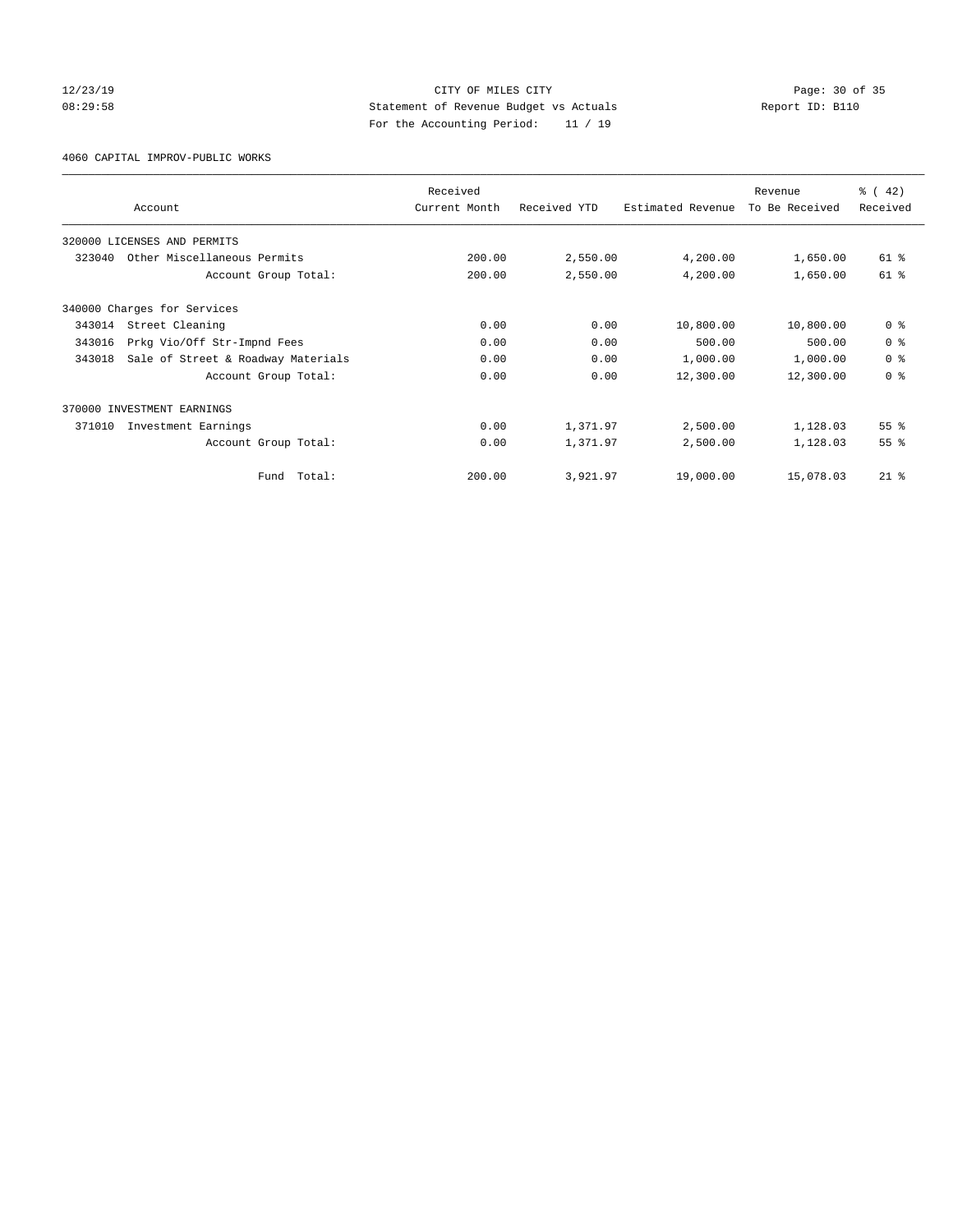## 12/23/19 Page: 31 of 35 08:29:58 Statement of Revenue Budget vs Actuals Report ID: B110 For the Accounting Period: 11 / 19

# 5210 WATER UTILITY

|        |                                | Received      |              |                   | Revenue        | $\frac{1}{6}$ (42) |
|--------|--------------------------------|---------------|--------------|-------------------|----------------|--------------------|
|        | Account                        | Current Month | Received YTD | Estimated Revenue | To Be Received | Received           |
|        | 340000 Charges for Services    |               |              |                   |                |                    |
| 343021 | Metered Water Sales            | 142,706.24    | 947,057.45   | 1,989,000.00      | 1,041,942.55   | 48 %               |
| 343022 | Unmetered Water Sales/Chrgoffs | 101.07        | 395.40       | 500.00            | 104.60         | 79 %               |
| 343023 | Bulk Water Sales               | 15.00         | 5,865.88     | 10,000.00         | 4, 134. 12     | 59 %               |
| 343025 | Hookup Fee                     | 35.00         | 1,375.00     | 2,500.00          | 1,125.00       | 55%                |
| 343026 | Water Install/Tap Chrgs/Labor  | 0.00          | 523.00       | 7,000.00          | 6,477.00       | 7 %                |
| 343027 | Chg for Wtr Dept. Serv         | 900.00        | 20,825.94    | 15,000.00         | $-5,825.94$    | 139 %              |
| 343029 | Curb Stop Replacement Fee      | 3,564.00      | 18,092.00    | 43,000.00         | 24,908.00      | $42$ %             |
|        | Account Group Total:           | 147, 321.31   | 994, 134.67  | 2,067,000.00      | 1,072,865.33   | 48 %               |
| 370000 | INVESTMENT EARNINGS            |               |              |                   |                |                    |
| 371010 | Investment Earnings            | 0.00          | 13,097.97    | 45,000.00         | 31,902.03      | $29$ $%$           |
|        | Account Group Total:           | 0.00          | 13,097.97    | 45,000.00         | 31,902.03      | 29%                |
|        | Total:<br>Fund                 | 147, 321.31   | 1,007,232.64 | 2,112,000.00      | 1,104,767.36   | 48 %               |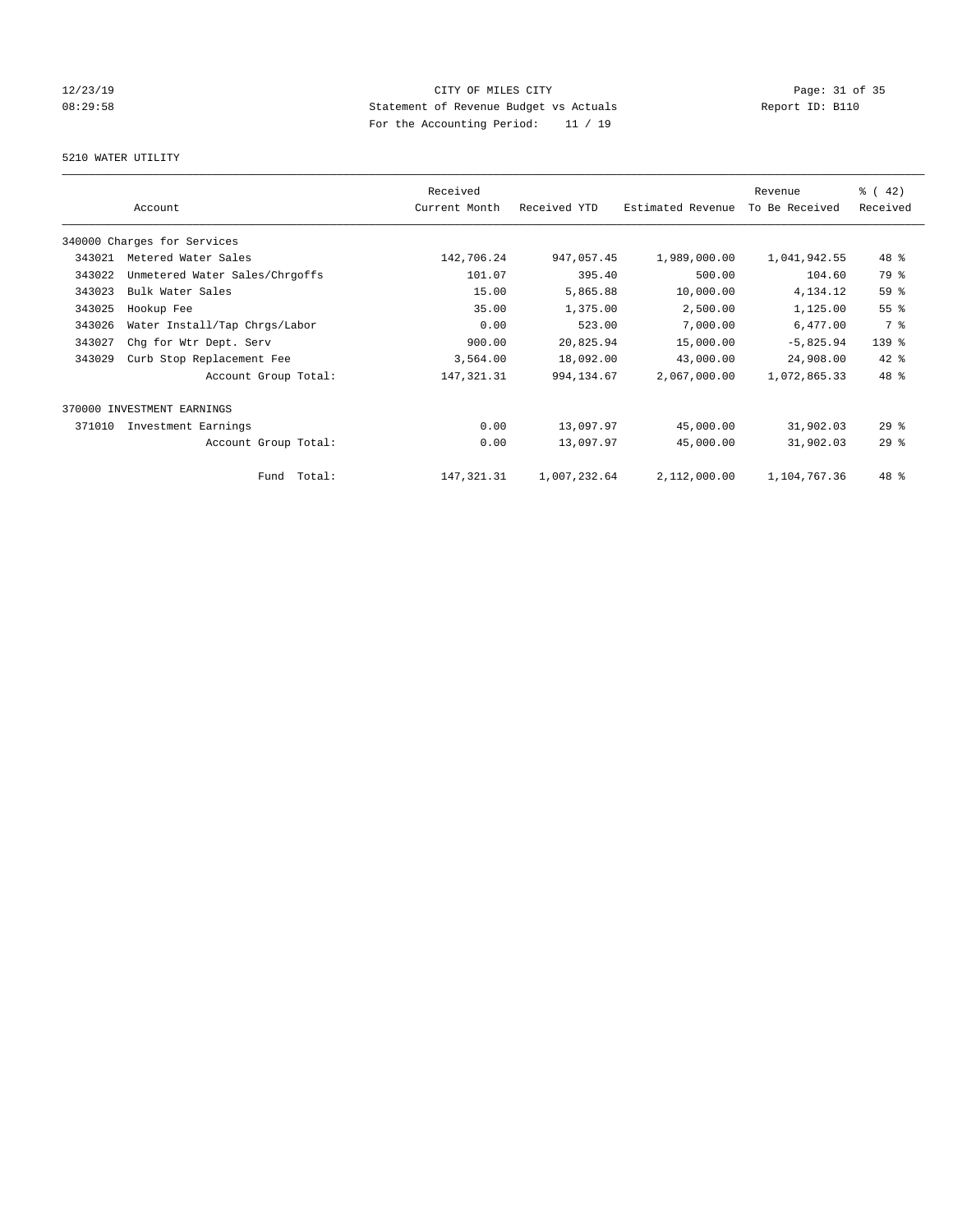## 12/23/19 Page: 32 of 35 08:29:58 Statement of Revenue Budget vs Actuals Report ID: B110 For the Accounting Period: 11 / 19

## 5310 SEWER UTILITY

|        | Account                             | Received<br>Current Month | Received YTD | Estimated Revenue | Revenue<br>To Be Received | % (42)<br>Received            |
|--------|-------------------------------------|---------------------------|--------------|-------------------|---------------------------|-------------------------------|
|        | 340000 Charges for Services         |                           |              |                   |                           |                               |
| 341075 | Serv/Cnty-Interlocal Agmt           | 0.00                      | 382.50       | 1,530.00          | 1,147.50                  | 25%                           |
| 343031 | Sewer Service Charges               | 164, 342. 79              | 828,995.08   | 2,040,000.00      | 1,211,004.92              | $41*$                         |
| 343032 | Sewer Installation Charges/Chrgoffs | 101.06                    | 395.39       | 1,500.00          | 1,104.61                  | 26%                           |
| 343033 | Hookup Fee                          | 0.00                      | 480.00       | 1,000.00          | 520.00                    | 48 %                          |
| 343034 | Treatment Facilities Fees           | 130.00                    | 600.00       | 2,000.00          | 1,400.00                  | $30*$                         |
| 343036 | Miscellaneous Sewer Revenue (Labor) | 1,556.29                  | 6,215.65     | 4,000.00          | $-2, 215.65$              | 155 <sub>8</sub>              |
| 343037 | Baker Road Etc.                     | 1,153.91                  | 5,901.91     | 12,000.00         | 6,098.09                  | $49*$                         |
|        | Account Group Total:                | 167,284.05                | 842,970.53   | 2,062,030.00      | 1,219,059.47              | $41*$                         |
|        | 360000 MISCELLANEOUS REVENUE        |                           |              |                   |                           |                               |
| 361010 | Land Rental                         | 0.00                      | 2,873.90     | 0.00              | $-2.873.90$               | $***$<br>ം                    |
| 362020 | MISC REVENUE                        | 217.84                    | 217.84       | 0.00              | $-217.84$                 | $\star\star$<br>$\frac{6}{6}$ |
|        | Account Group Total:                | 217.84                    | 3,091.74     | 0.00              | $-3,091.74$               | $***$ $%$                     |
|        | 370000 INVESTMENT EARNINGS          |                           |              |                   |                           |                               |
|        | 371010 Investment Earnings          | 0.00                      | 7,564.01     | 35,000.00         | 27, 435.99                | $22$ $%$                      |
|        | Account Group Total:                | 0.00                      | 7,564.01     | 35,000.00         | 27, 435.99                | $22$ $%$                      |
|        | 380000 OTHER FINANCING SOURCES      |                           |              |                   |                           |                               |
| 381070 | Proceeds/Loans/Intercap 016-2015    | 0.00                      | 0.00         | 489, 355.00       | 489, 355.00               | 0 <sup>8</sup>                |
|        | Account Group Total:                | 0.00                      | 0.00         | 489, 355.00       | 489,355.00                | 0 <sup>8</sup>                |
|        | Fund Total:                         | 167,501.89                | 853,626.28   | 2,586,385.00      | 1,732,758.72              | 33%                           |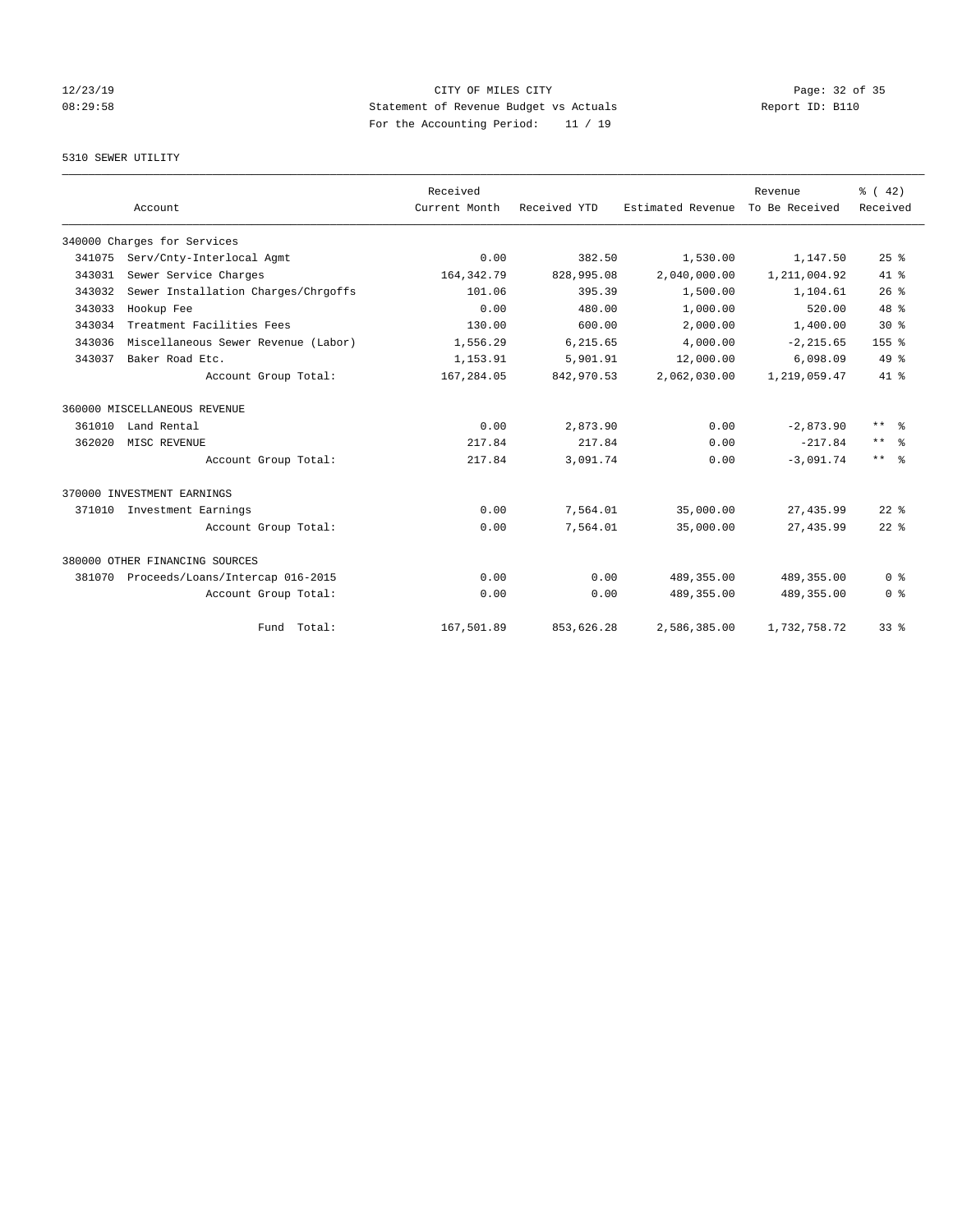## 12/23/19 Page: 33 of 35 08:29:58 Statement of Revenue Budget vs Actuals Report ID: B110 For the Accounting Period: 11 / 19

5510 AMBULANCE FUND

|              |                                        | Received      |              |                   | Revenue        | $\frac{1}{6}$ ( 42) |
|--------------|----------------------------------------|---------------|--------------|-------------------|----------------|---------------------|
|              | Account                                | Current Month | Received YTD | Estimated Revenue | To Be Received | Received            |
| 310000 TAXES |                                        |               |              |                   |                |                     |
| 311010       | Real Property Taxes                    | 4,476.24      | 4,816.46     | 9,284.00          | 4,467.54       | $52$ $%$            |
| 311020       | Personal Property Taxes                | 3.67          | 15.10        | 231.00            | 215.90         | 7 %                 |
| 312000       | Penalty & Interest on Delinquent Taxes | 0.43          | 6.98         | 25.00             | 18.02          | $28$ %              |
|              | Account Group Total:                   | 4,480.34      | 4,838.54     | 9,540.00          | 4,701.46       | $51$ $%$            |
|              | 330000 INTERGOVERNMENTAL REVENUES      |               |              |                   |                |                     |
| 331040       | Medicaid Supplemental Program-State    | 0.00          | 18,994.86    | 12,500.00         | $-6,494.86$    | 152 %               |
| 334000       | State Grants                           | 0.00          | 0.00         | 50,000.00         | 50,000.00      | 0 <sup>8</sup>      |
|              | Account Group Total:                   | 0.00          | 18,994.86    | 62,500.00         | 43,505.14      | $30*$               |
|              | 340000 Charges for Services            |               |              |                   |                |                     |
| 341075       | Serv/Cnty-Interlocal Agmt              | 0.00          | 16,640.00    | 45,000.00         | 28,360.00      | 37%                 |
| 342026       | Ambulance Charges                      | 117,564.56    | 579,675.41   | 914,133.00        | 334, 457.59    | 63 %                |
| 342027       | Ambulance Standby                      | 700.00        | 1,540.00     | 7,000.00          | 5,460.00       | $22$ %              |
|              | Account Group Total:                   | 118,264.56    | 597,855.41   | 966,133.00        | 368, 277.59    | $62$ $%$            |
|              | 360000 MISCELLANEOUS REVENUE           |               |              |                   |                |                     |
| 366010       | Misc- From Charge off Accts            | 1,391.15      | 7,688.30     | 5,500.00          | $-2,188.30$    | $140*$              |
| 367000       | Sale of Junk or Salvage                | 0.00          | 0.00         | 1,000.00          | 1,000.00       | 0 <sup>8</sup>      |
|              | Account Group Total:                   | 1,391.15      | 7,688.30     | 6,500.00          | $-1, 188.30$   | 118 %               |
|              | Fund Total:                            | 124, 136.05   | 629, 377.11  | 1,044,673.00      | 415,295.89     | 60 %                |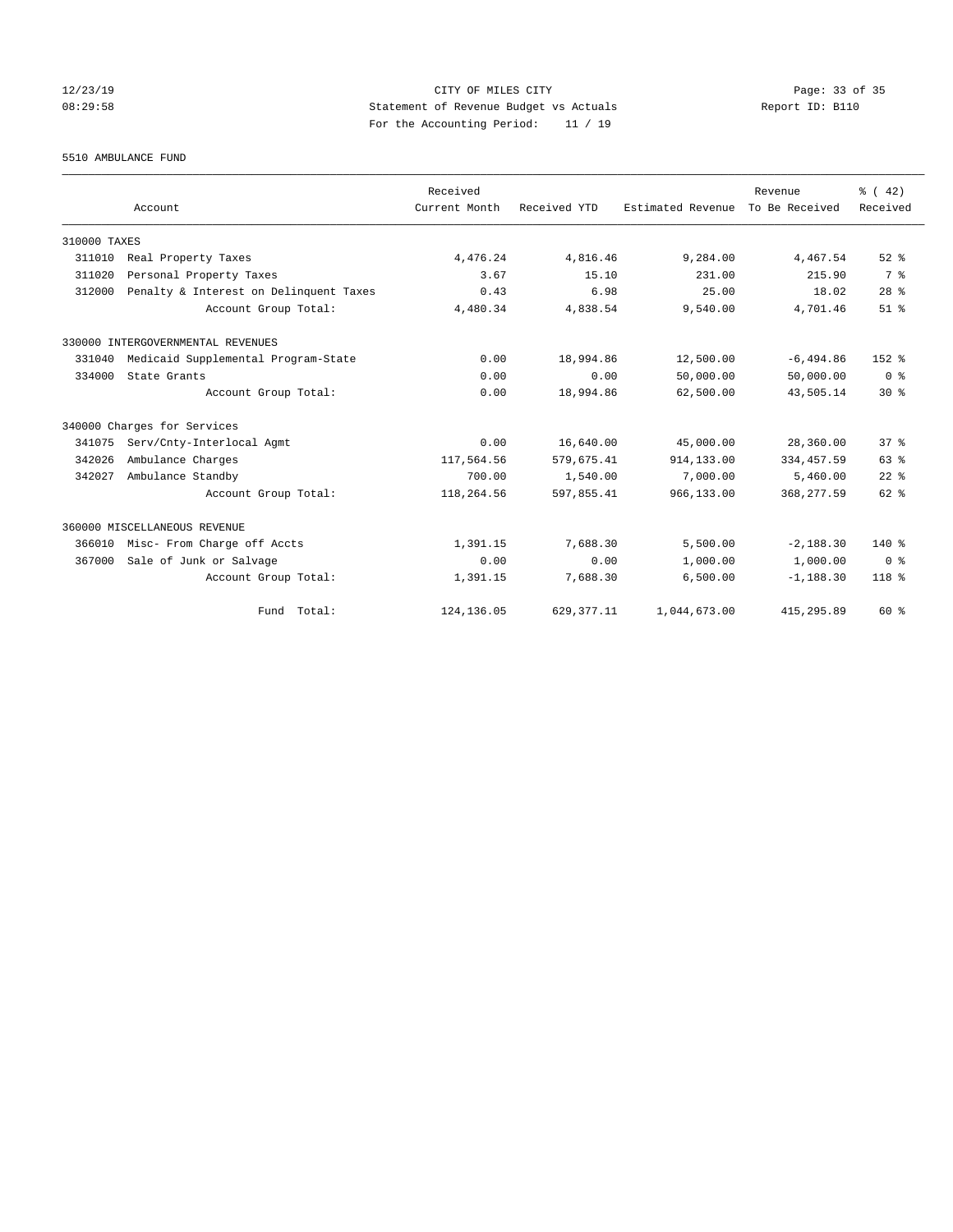## 12/23/19 Page: 34 of 35 08:29:58 Statement of Revenue Budget vs Actuals Report ID: B110 For the Accounting Period: 11 / 19

5610 AIRPORT OPERATING

|              |                                         | Received      |              |                                  | Revenue      | % (42)          |
|--------------|-----------------------------------------|---------------|--------------|----------------------------------|--------------|-----------------|
|              | Account                                 | Current Month | Received YTD | Estimated Revenue To Be Received |              | Received        |
| 310000 TAXES |                                         |               |              |                                  |              |                 |
| 311010       | Real Property Taxes                     | 6,714.85      | 7.225.24     | 13,926.00                        | 6,700.76     | $52$ $%$        |
| 311020       | Personal Property Taxes                 | 5.50          | 22.67        | 347.00                           | 324.33       | 7 <sup>°</sup>  |
| 312000       | Penalty & Interest on Delinquent Taxes  | 0.64          | 10.46        | 40.00                            | 29.54        | $26$ $%$        |
|              | Account Group Total:                    | 6,720.99      | 7,258.37     | 14, 313.00                       | 7,054.63     | $51$ $%$        |
|              | 330000 INTERGOVERNMENTAL REVENUES       |               |              |                                  |              |                 |
|              | 331126 AIP 019-2021                     | 0.00          | 0.00         | 1.00                             | 1.00         | 0 <sup>8</sup>  |
| 331127       | FAA AIP 017-2018                        | 12,972.00     | 12,972.00    | 386,962.00                       | 373,990.00   | 3%              |
| 334060       | Coal Impact Grant-016-2015              | 0.00          | 8,500.00     | 48,900.00                        | 40,400.00    | $17*$           |
|              | Account Group Total:                    | 12,972.00     | 21,472.00    | 435,863.00                       | 414,391.00   | 5 %             |
|              | 340000 Charges for Services             |               |              |                                  |              |                 |
| 341075       | Serv/Cnty-Interlocal Agmt               | 0.00          | 0.00         | 30,000.00                        | 30,000.00    | 0 <sup>8</sup>  |
| 343018       | Sale of Street & Roadway Materials      | 0.00          | 2,287.80     | 1,000.00                         | $-1, 287.80$ | $229$ $%$       |
| 343061       | Landing Fees                            | 210.00        | 987.00       | 2,000.00                         | 1,013.00     | 49 %            |
| 343062       | Aviation Fuel                           | 22, 228.91    | 198,396.00   | 300,000.00                       | 101,604.00   | 66 %            |
| 343064       | Hangar Rent                             | 3,464.61      | 27, 313.89   | 58,000.00                        | 30,686.11    | $47*$           |
| 343065       | Building Rentals                        | 1,301.50      | 6,077.50     | 14,000.00                        | 7,922.50     | $43*$           |
| 343067       | Other - Miscellaneous                   | 0.00          | 234.00       | 500.00                           | 266.00       | 47.8            |
| 343069       | Ag Contract                             | 0.00          | 10,500.00    | 10,500.00                        | 0.00         | $100$ %         |
|              | Account Group Total:                    | 27,205.02     | 245,796.19   | 416,000.00                       | 170,203.81   | 59 <sup>8</sup> |
|              | 360000 MISCELLANEOUS REVENUE            |               |              |                                  |              |                 |
| 361010       | Land Rental                             | 1,223.80      | 6,369.00     | 25,000.00                        | 18,631.00    | $25$ $%$        |
| 362020       | MISC REVENUE                            | 1.20          | 65.22        | 300.00                           | 234.78       | $22$ $%$        |
|              | Account Group Total:                    | 1,225.00      | 6,434.22     | 25,300.00                        | 18,865.78    | $25$ $%$        |
|              | 370000 INVESTMENT EARNINGS              |               |              |                                  |              |                 |
|              | 371010 Investment Earnings              | 0.00          | 315.76       | 2,500.00                         | 2,184.24     | $13*$           |
|              | Account Group Total:                    | 0.00          | 315.76       | 2,500.00                         | 2,184.24     | $13*$           |
|              | 380000 OTHER FINANCING SOURCES          |               |              |                                  |              |                 |
|              | 381070 Proceeds/Loans/Intercap 016-2015 | 0.00          | 0.00         | 264,000.00                       | 264,000.00   | 0 <sup>8</sup>  |
|              | Account Group Total:                    | 0.00          | 0.00         | 264,000.00                       | 264,000.00   | 0 <sup>8</sup>  |
|              | Fund Total:                             | 48,123.01     | 281, 276.54  | 1,157,976.00                     | 876,699.46   | $24$ %          |